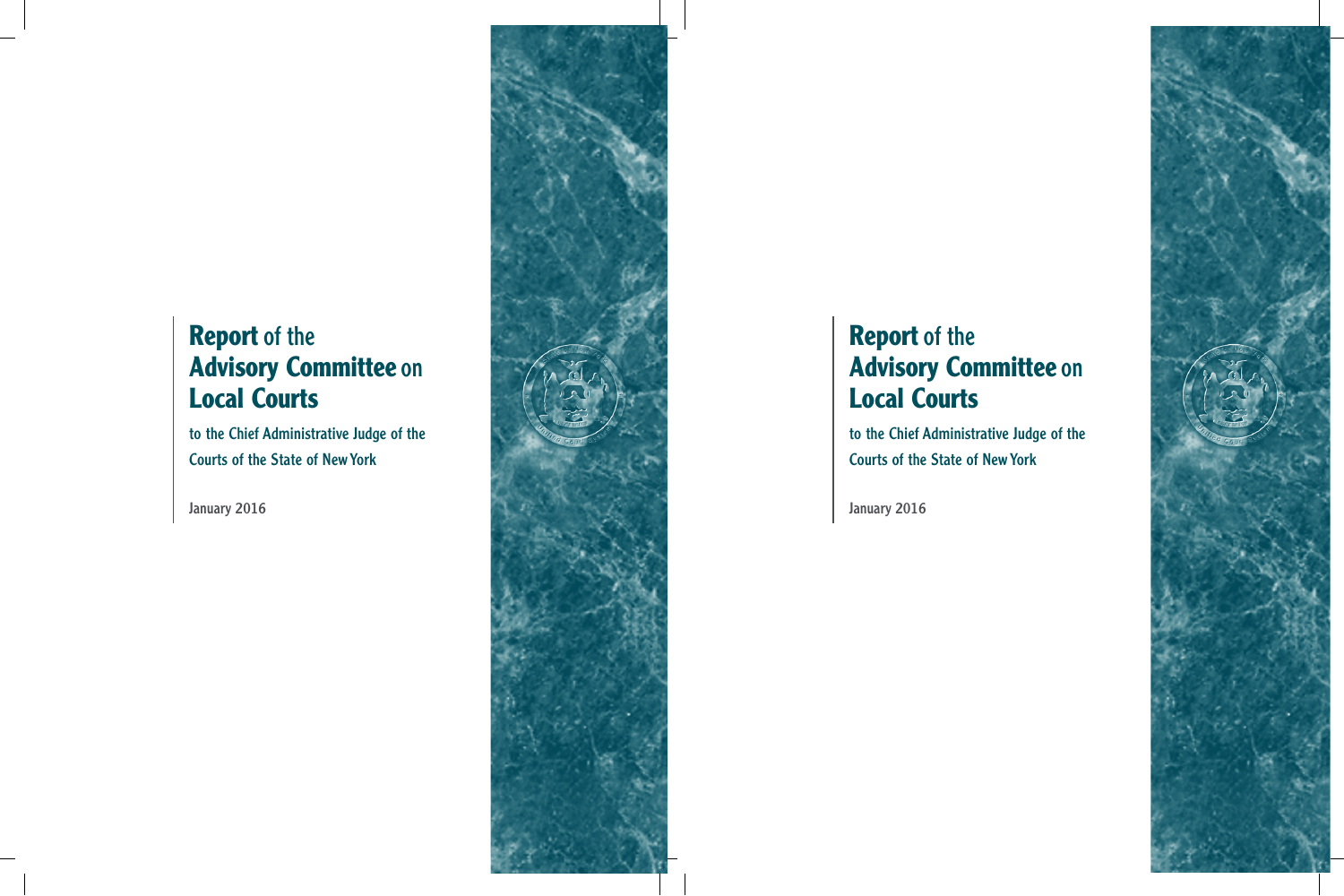| I. |    |                                                                                                                                                                                               | $\mathbf{1}$   |
|----|----|-----------------------------------------------------------------------------------------------------------------------------------------------------------------------------------------------|----------------|
| П. |    |                                                                                                                                                                                               | $\overline{4}$ |
|    | 1. | Increasing the Permissible Term of Imprisonment of<br>a "Split Sentence"                                                                                                                      | $\overline{4}$ |
|    | 2. | Broadening the Jurisdiction of a Local Criminal Court<br>to Arraign an Accused When Another Local Criminal<br>Court in the County is Unavailable<br>6                                         |                |
|    | 3. | Authorizing Courts to Render Default Judgments for Failure to<br>Appear in Court on Charge of Unlawful Possession of Alcohol<br>With Intent to Consume By Persons Under the Age of Twenty-One | 10             |
| Ш. |    |                                                                                                                                                                                               | 13             |
|    | 1. | Perfecting Appeals from Local Criminal Courts Based on<br>Mechanical or Electronic Recordings                                                                                                 |                |
|    | 2. | Extending to Probation Departments and Courts Outside<br>New York City Waiver of Pre-sentence Investigations and<br>Reports in Certain Cases                                                  |                |
|    | 3. | Fine and Conditional Discharge Upon Conviction for<br>Driving While Ability Impaired                                                                                                          | 19             |
|    | 4. | Authorizing Judicial Hearing Officers to Accept Certain Guilty Pleas                                                                                                                          | 21             |
|    | 5. | Expanding Statewide the Current Authority for Single-Judge<br>Trials in B Misdemeanor Cases                                                                                                   | 23             |

## **TABLE OF CONTENTS**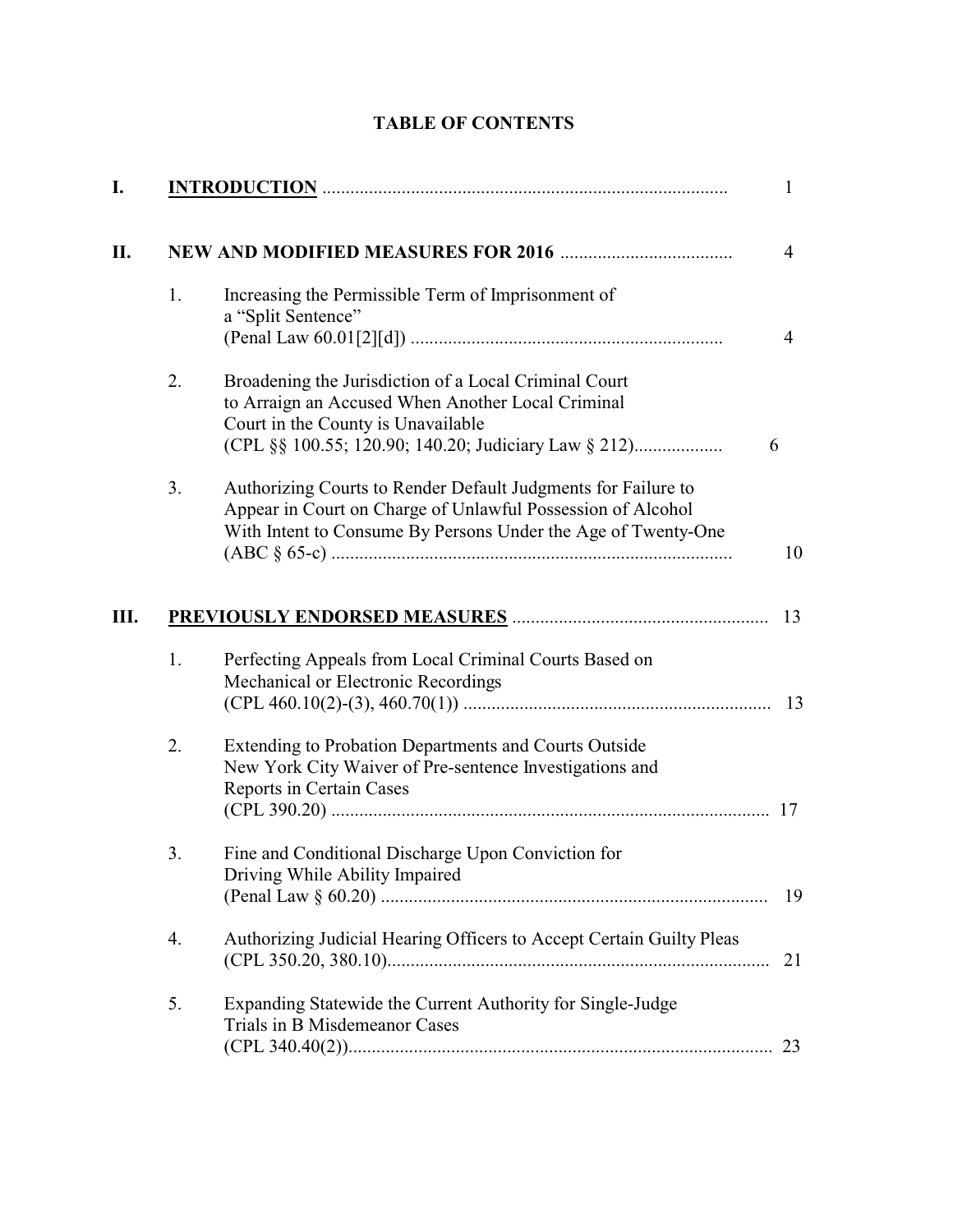|     | 6. | Sealing Court Records of Action Dismissed on Motion<br>of Prosecutor                                                   | 25. |
|-----|----|------------------------------------------------------------------------------------------------------------------------|-----|
|     | 7. | Dangerous Dog Proceedings: Providing Courts with Discretion<br>to Direct Seizure of a Dog after an Evidentiary Hearing | 27  |
| IV. |    |                                                                                                                        | 30  |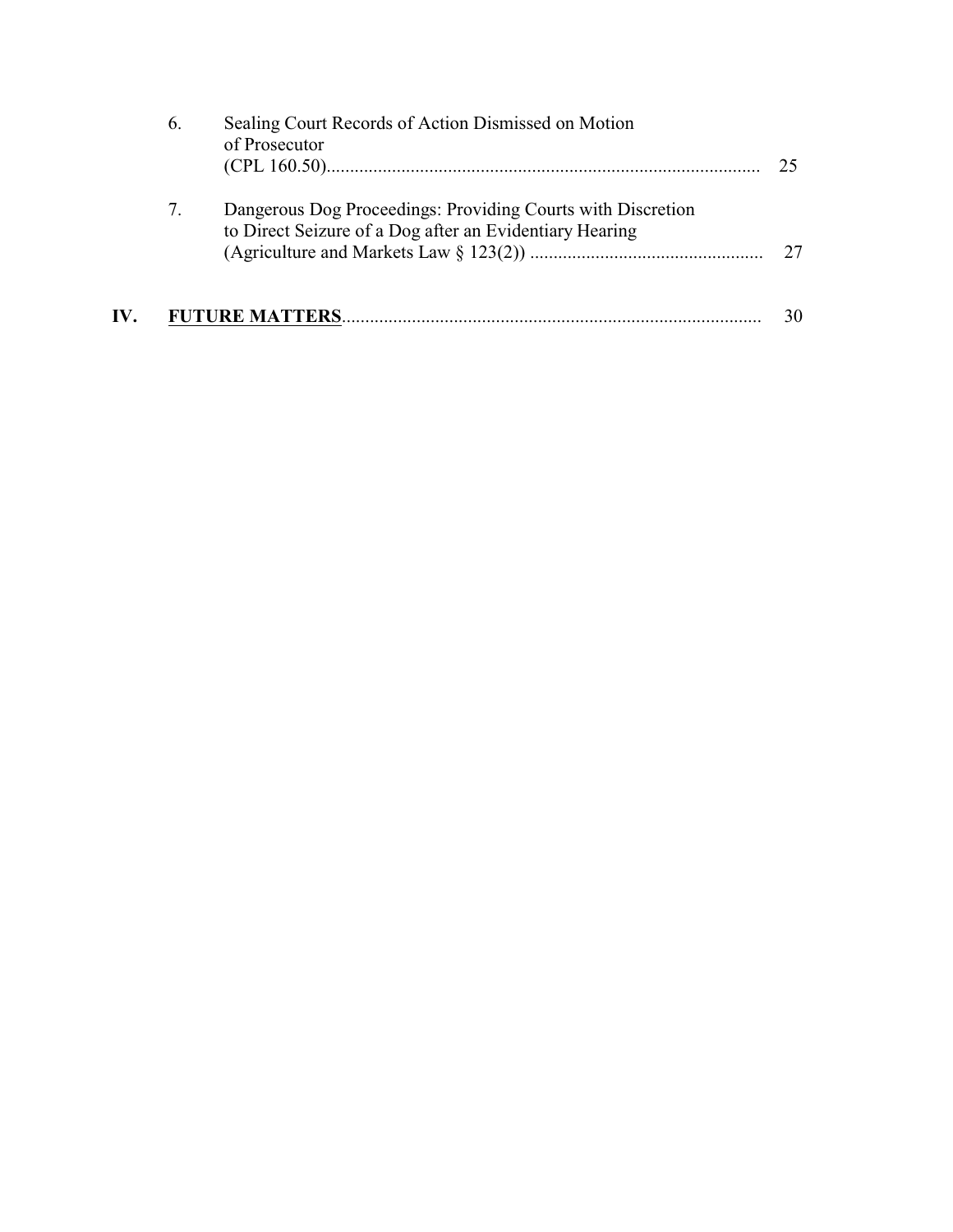## **I. INTRODUCTION: CONTINUING A NEW APPROACH**

The Local Courts Advisory Committee is one of five standing advisory committees established by the Chief Administrative Judge of the Courts pursuant to Judiciary Law § 212(1)(q). The Committee advises the Chief Administrative Judge on legal and operational issues relating to the New York City Civil Court, New York City Criminal Court, District Courts on Long Island, City Courts outside New York City, and Town and Village Courts. The Committee is comprised of judges, clerks and attorneys serving and practicing in the abovenamed courts. It serves as a liaison with the professional associations of the judges and clerks of these courts, and coordinates its actions and recommendations with other advisory committees established by the Chief Administrative Judge. In addition to its legislative program, the Committee reviews and makes recommendations concerning existing court policies, rules and forms. During 2015 the Committee again reviewed and commented on a wide range of issues affecting the local courts.

This Annual Report for 2016 contains ten priority measures developed on the basis of the Committee's studies, examination of decisional law, and suggestions received from the bench and bar.

#### **New and Modified Proposals for 2016**

The Committee remains committed to submitting a streamlined, high-priority list of legislative and rule making measures. This year the Committee is again recommending ten measures, two of which are new. The Committee recommends an amendment of Penal Law § 60.01(2)(d) that would increase from 60 days to 90 days the maximum period of incarceration that may be served in conjunction with a sentence of probation or conditional discharge for a Class A misdemeanor. The Committee believes this measure would provide judges with greater discretion in sentencing, give prosecutors greater flexibility in plea bargaining, and enable more defendants to benefit from the rehabilitative options available through probation.

The Committee also recommends amendment of Criminal Procedure Law §§ 100.55, 120.90, 140.20 and Judiciary Law § 212 to broaden the jurisdiction of local criminal courts to allow for the arraignment of an accused when another local criminal court in the county is unavailable to conduct arraignments. This measure is being proposed in conjunction with the Advisory Committee on Criminal Law and Procedure in order to facilitate compliance with the holding in Hurrell-Harring v. New York, 15 N.Y.3d 8 (2010), which reaffirmed the fundamental right of an indigent defendant to be represented by counsel at all material stages of the proceeding, including at arraignment.

The Committee has modified its proposal relating to persons who fail without justification to appear in court to answer charges of unlawful possession of alcohol. The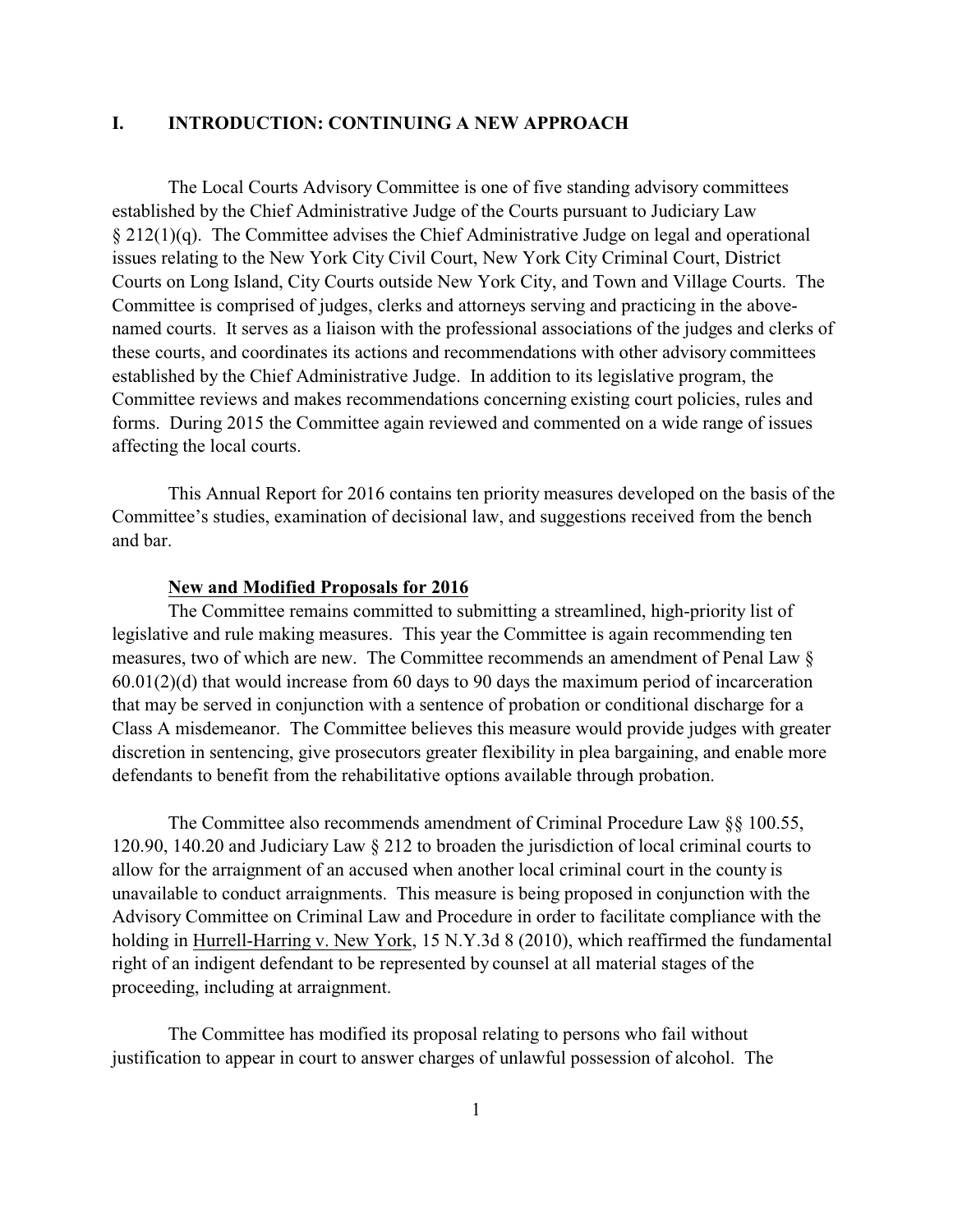Committee recommends an amendment of Alcoholic Beverage Control Law § 65© authorizing courts to render civil default judgments for unjustified failure to appear in court on a charge of under-age possession of alcohol. This modified measure would promote the goal of discouraging underage drinking without requiring the harsher consequences that may flow from suspension of a driver's license under the Vehicle and Traffic Law.

## **Honing of Priorities**

In an effort to ensure that each proposed legislative and rule making measure receives maximum attention and consideration from the Legislature and the Judiciary, the Committee has reviewed its prior Annual Reports in order to arrive at a streamlined list of ten priority items for 2016. In prior years, the Committee's Annual Reports had grown to exceed 40 submissions, many of which had been resubmitted repeatedly over the years. This Annual Report reflects a more focused approach, offering for consideration only those measures that reflect the Committee's priorities and appear to have a reasonable chance of favorable consideration.

The Committee's program for 2016 focuses on initiatives that, if enacted, would promote more effective, comprehensive adjudication, improve court efficiency, and reduce litigation cost and delay across multiple areas of practice. The Committee proposes amendments of the Criminal Procedure Law to allow appeals from local criminal courts to intermediate appellate courts based on certified transcripts of audio recordings rather than antiquated affidavits of errors; allow all local criminal courts rather than the New York City Criminal Court only to hold single-judge trials in B misdemeanor cases; allow for waiver of pre-sentence investigation reports in all local criminal courts (rather than the New York City Criminal Court only) where a negotiated sentence of imprisonment for a term of one year or less is mutually agreed upon by the parties, with the consent of the judge, and no sentence of probation is imposed; and, authorize Judicial Hearing Officers to accept certain guilty pleas.

In order to improve the administration of justice, address the collateral consequences of court proceedings, and promote offender accountability, the Committee recommends measures to authorize the sealing of court records in a criminal matter where the charges are dismissed on the People's motion; and, to authorize the imposition of the sentence of a fine and conditional discharge upon conviction for the offense of driving while impaired.

The Committee expresses its advance appreciation to the Legislature and the Administrative Board of the Courts for considering this streamlined Annual Report, and welcomes comments and suggestions from the Legislature, the Judiciary, the Bar and the public concerning issues that arise in the local courts. Comments and suggestions may be addressed throughout the year to: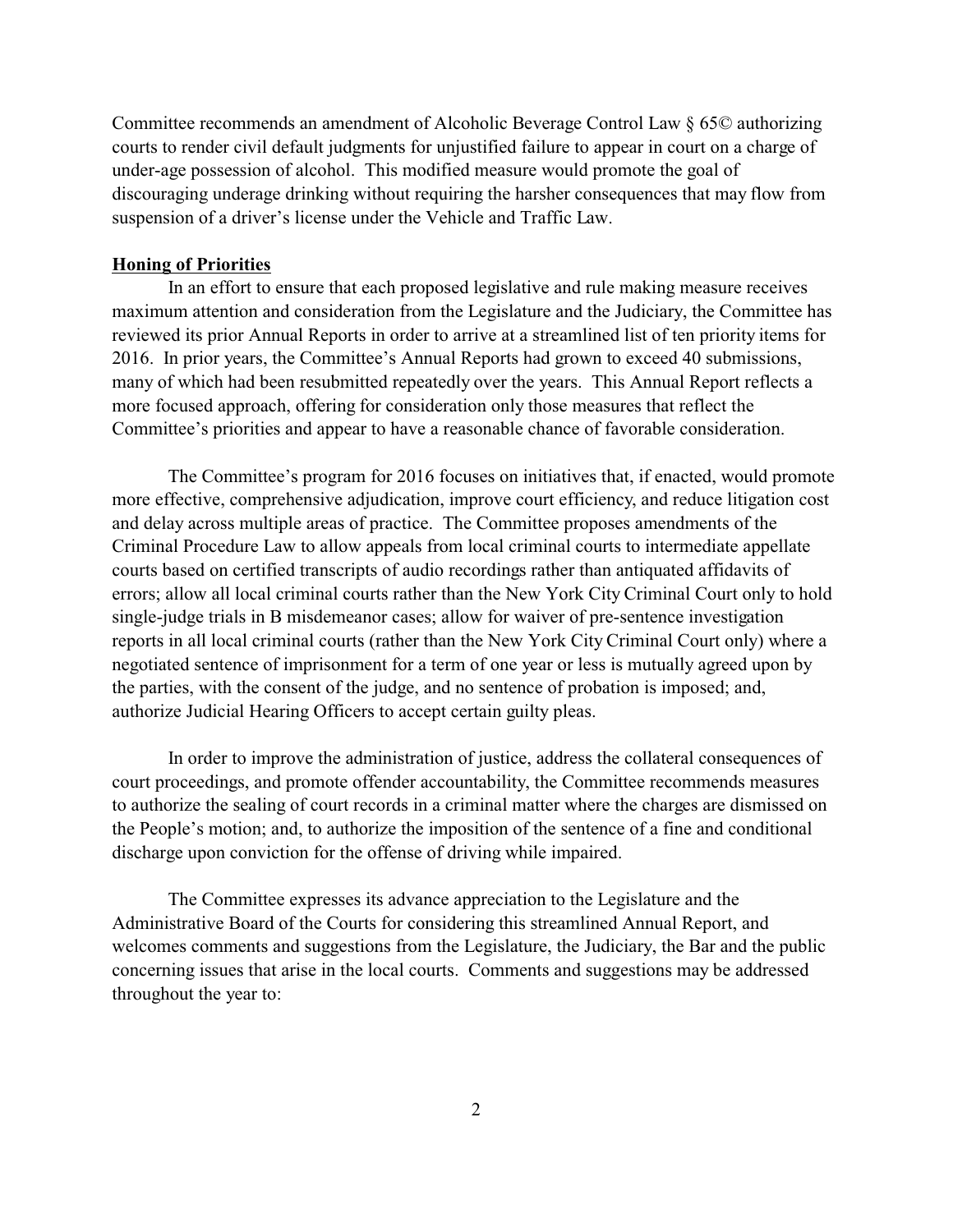Antonio Galvao, Counsel Local Courts Advisory Committee Office of Court Administration 25 Beaver Street, 11th Floor New York, New York 10004 agalvao@nycourts.gov

Finally, the Committee wishes to acknowledge the remarkable contributions of its Chair, Hon. Joseph J. Cassata, Jr., Judge of the Tonawanda City Court, who retired from the bench, effective December 31, 2015. Judge Cassata joined the Committee in 2004 and became its Chair in 2007. Judge Cassata was a highly knowledgeable, collegial and energetic leader whose understanding of the legislative process and local court operations contributed greatly to the quality of the Committee's work over the last decade.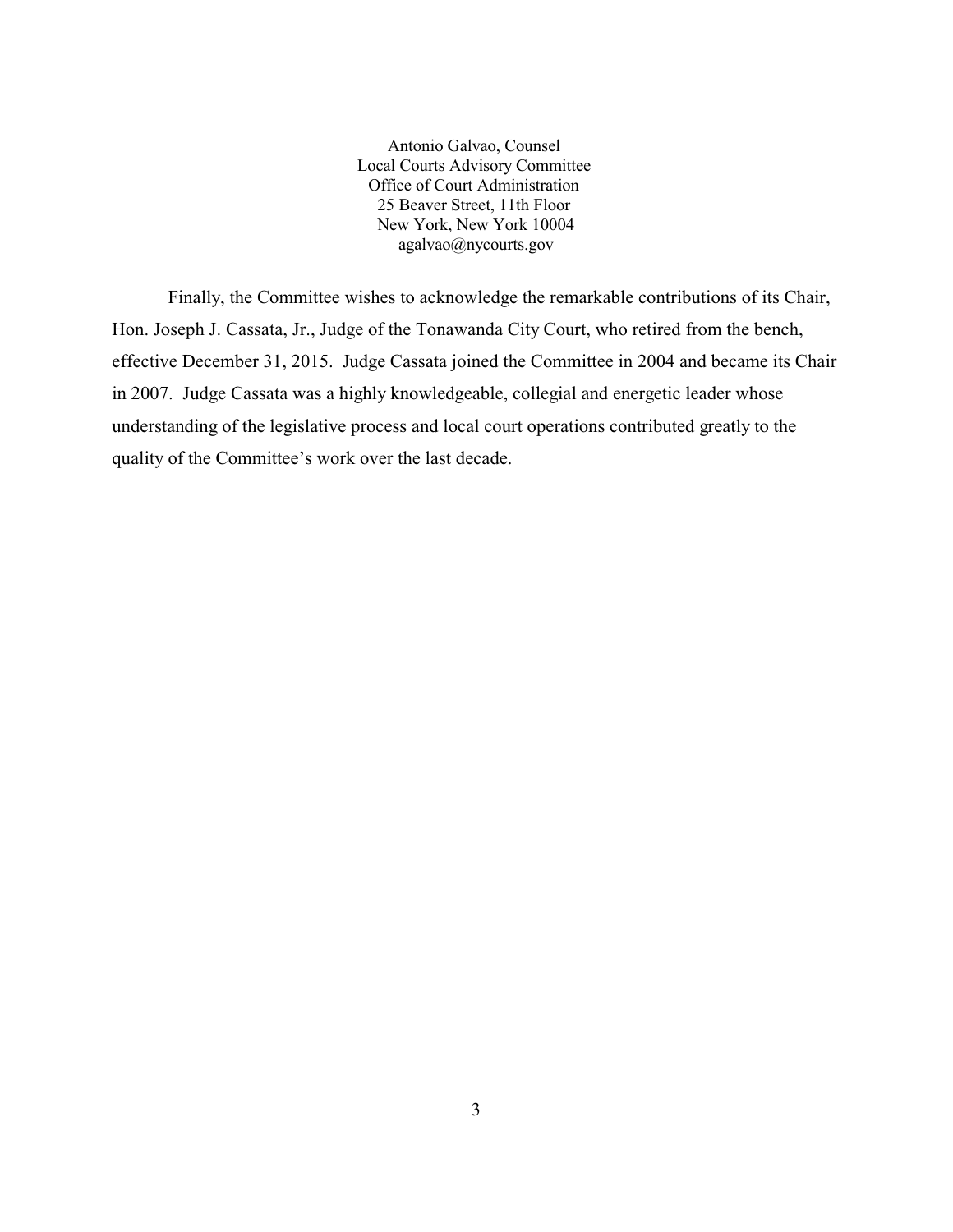## **II. NEW AND MODIFIED MEASURES**

1. Increasing the Permissible Term of Imprisonment of a "Split Sentence" (Penal Law §60.01[2][d])

This measure would authorize an increase in the maximum jail sentence – from 60 days to 90 days – that may be imposed for a misdemeanor conviction where there is a concurrent sentence of jail plus probation or conditions, i.e., a "split sentence." Penal Law  $60.01(2)(d)$ authorizes a court to impose a split sentence of up to a maximum of 60 days in jail for a misdemeanor, along with a term of probation, which together cannot exceed the authorized term of probation as set forth in Penal Law § 65.00(3). See People v Zephrin, 14 NY3d 296, 299-300 (2010).

The "split sentence" option of Penal Law  $\S$  60.01(2)(d) provides for an important sentencing alternative in those cases where neither a "straight" jail term nor a supervisory sentence is considered appropriate by itself. Unfortunately, however, there are many cases where the judge at sentencing or the prosecutor during plea negotiations may feel constrained to reject the "split sentence" in favor of straight imprisonment because they are uncomfortable with sentencing the defendant to only 60 days in jail. This works to deprive many defendants, especially in drug treatment and other speciality courts, of the beneficial rehabilitative options available through probation. The Committee believes that "split sentences" would be utilized more widely if judges had the discretion to impose a jail term of up to 90 days as part of the overall split sentence, and that fewer prosecutors would insist on long sentences of straight jail time if there was an option of combining probation with a jail term of 90 days instead of only 60 days. In the Committee's view, sentencing a defendant with an underlying problem like drug addiction to a split sentence of 90 days plus probation generally produces better results than sentencing the defendant to a longer term of straight jail time without the benefits and rehabilitative options available through probation.

In order to effectuate the foregoing goals, this measure would amend Penal Law § 60.01(2)(d) to increase, from 60 days to 90 days, the maximum period of incarceration that may be served in conjunction with a sentence of probation or conditional discharge for a Class A misdemeanor.

## Proposal

AN ACT to amend the penal law, in relation to revocable sentences of probation or conditional discharge and imprisonment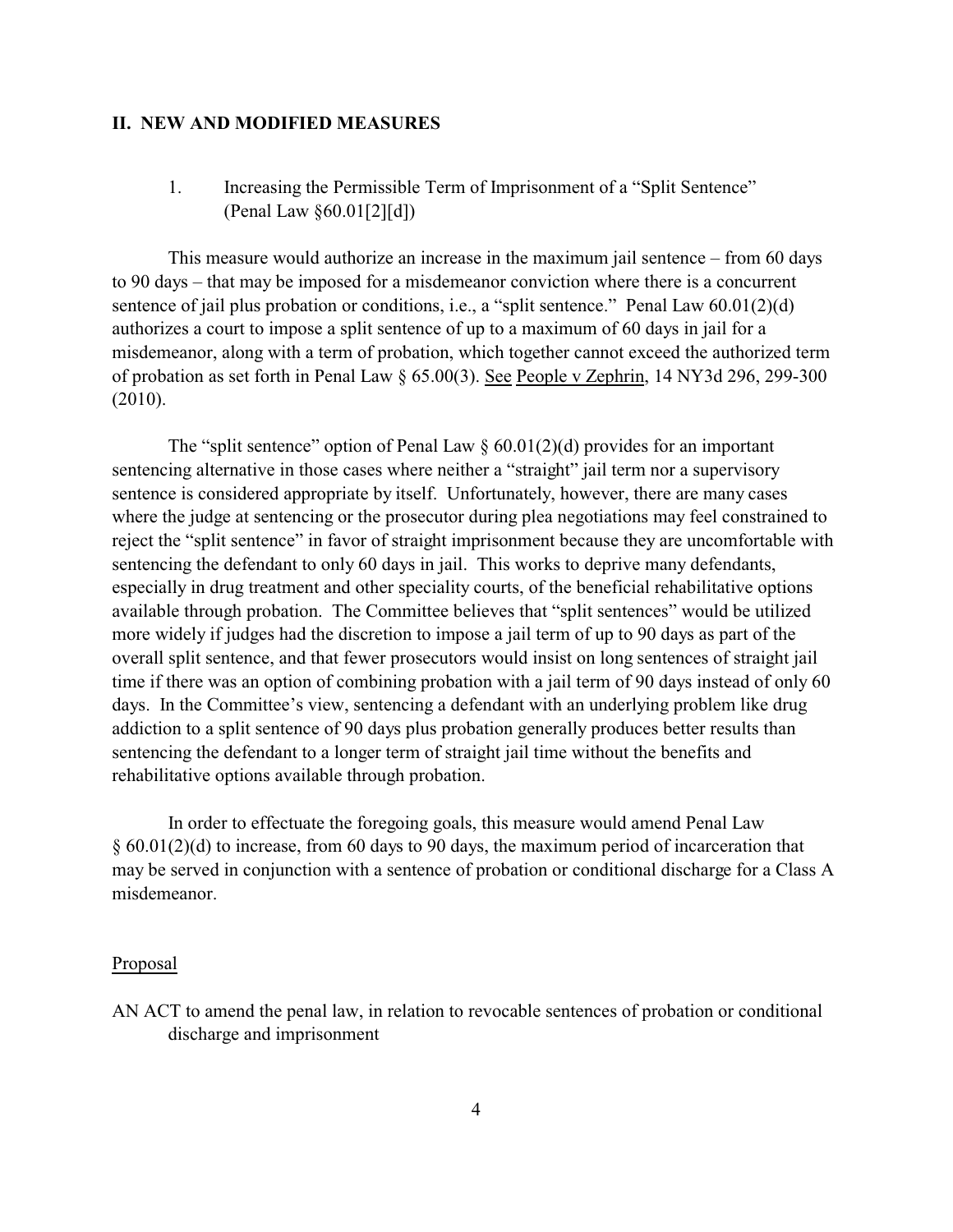The People of the State of New York, represented in Senate and Assembly, do enact as follows:

Section 1. Paragraph (d) of subdivision 2 of section 60.01 of the penal law is amended to read as follows:

(d) In any case where the court imposes a sentence of imprisonment not in excess of sixty days[,] for a class B misdemeanor, or not in excess of ninety days for a class A misdemeanor, or not in excess of six months for a felony or in the case of a sentence of intermittent imprisonment not in excess of four months, it may also impose a sentence of probation or conditional discharge provided that the term of probation or conditional discharge together with the term of imprisonment shall not exceed the term of probation or conditional discharge authorized by article sixty-five of this chapter. The sentence of imprisonment shall be a condition of and run concurrently with the sentence of probation or conditional discharge.

§2. This act shall take effect on the first day of November next succeeding the date on which it shall become a law, and shall apply only to offenses committed on or after such effective date.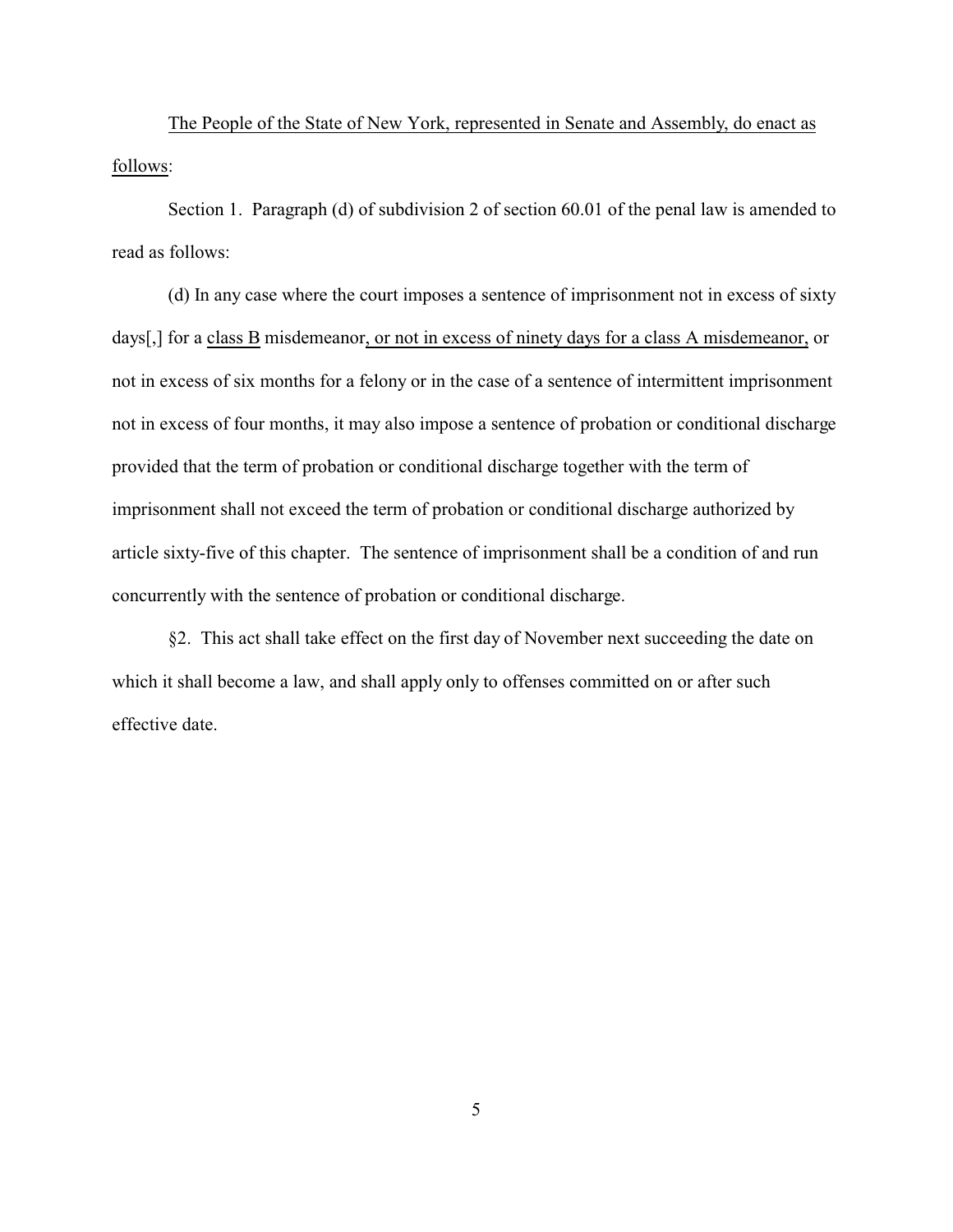2. Broadening the Jurisdiction of a Local Criminal Court to Arraign an Accused When Another Local Criminal Court in the County is Unavailable (CPL §§ 100.55, 120.90, 140.20; Judiciary Law § 212)

The Committee recommends changes to the Judiciary Law and the Criminal Procedure Law to allow for rotating arraignment parts among local criminal courts within each county. This measure is being proposed in conjunction with the Advisory Committee on Criminal Law and Procedure in order to facilitate the ability of local criminal courts to conduct off-hours arraignment proceedings.

In *Hurrell-Harring v New York* (15 NY3d 8 (2010)), the Court of Appeals reaffirmed the fundamental right of an indigent defendant to be represented by counsel at material stages of criminal proceedings. The Court unequivocally declared that this right attached at an accused's arraignment, both as a statutory obligation under New York law (*see* CPL 170.10(3), 180.20(3)), and as a constitutional mandate under the landmark decision of *Gideon v Wainwright* (372 U.S. 335 (1963)). As stated by the Court, "nothing in the statute may be read to justify the conclusion that the presence of defense counsel at arraignment is ever dispensable, except at a defendant's informed option, when matters affecting the defendant's pretrial liberty or ability subsequently to defend against the charges are to be decided. Nor is there merit to . . . [the] suggestion that the Sixth Amendment right to counsel is not yet fully implicated . . ." (15 NY3d at 21).

In practice, however, local courts, county governments and indigent defense providers struggle to meet these critical obligations, most notably during off-hour arraignments. In many jurisdictions, local law enforcement lack the ability to detain an accused in a local lockup, either because of inadequate overnight holding facilities, lack of staffing, or both. Therefore, when a suspect is arrested at night or on weekends, the police must ask the local judge to re-open the courthouse to conduct an off-hours arraignment and issue a securing order either releasing the defendant on recognizance or authorizing detention at a county facility (*see* CPL 170.10(7); 180.10(6)). Finding qualified defense counsel for indigent defendants in these circumstances can be extremely difficult. The responsibility for finding counsel often falls upon the individual judge, and the nearest qualified counsel may be unreachable or unavailable. Similarly, off-hours arraignments place great strain on indigent defense providers and prosecutors. Inadequate county funding, long travel times to the courthouse, and too few qualified attorneys in sparsely populated counties can result in both prosecutors and defense counsel being unable to attend an off-hours arraignment. The court has limited options in such a case: failure to conduct the arraignment may jeopardize public safety or result in unnecessary detention of the defendant, yet issuing a securing order without counsel may create serious legal and ethical issues.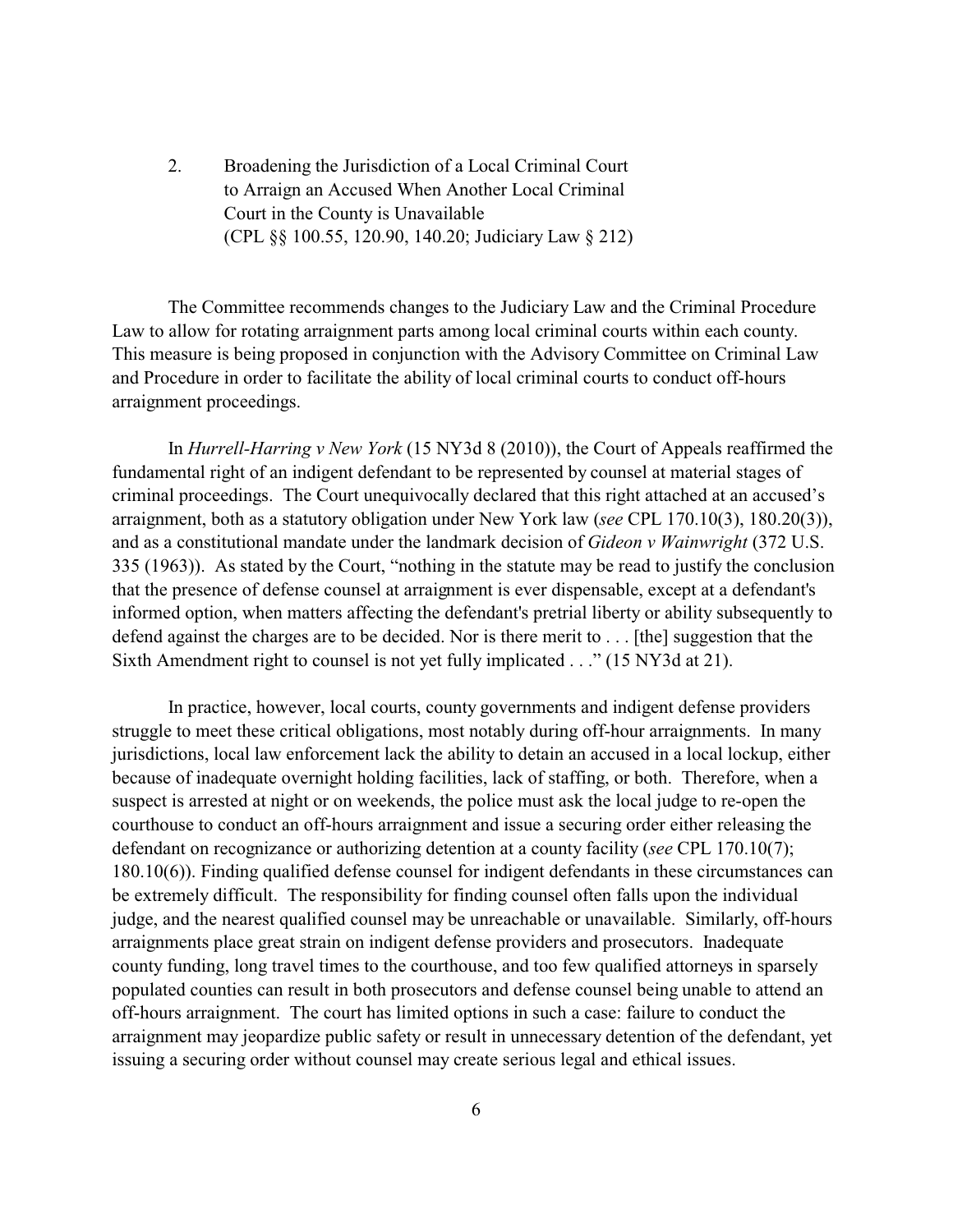The historic *Hurrell-Harring* settlement promises some welcome relief in this area, at least for the five counties party to the settlement (Onondaga, Ontario, Schuyler, Suffolk and Washington). Among other conditions, the settlement tasks the Office of Indigent Legal Services (ILS) with oversight and authority to provide grant funding to improve delivery of indigent defense services in those counties, including money to ensure counsel at first appearance. However, *Hurrell-Harring* does not address the remainder of the state, and complying with statutory and constitutional mandates at arraignment proceedings will remain challenging in many areas.

This measure is designed to facilitate the availability of public defenders or assigned counsel for defendants in need of legal representation at arraignments, without unduly burdening local government or placing additional stress on each of the stakeholders in the system, including magistrate judges, law enforcement and indigent defense service providers. The measure broadens the jurisdiction of local courts to conduct off-hours arraignments in special off-hours arraignment parts, staffed by the same judges who currently preside over arraignments. By authorizing off-hours arraignments in only a few locations on a given evening or weekend, the necessary stakeholders will benefit from having fewer courts to cover. Additionally, local law enforcement will be able to rely on there always being a court available to issue securing orders. Finally, local magistrate judges, who now must be on call at all hours and all days, will need to open their courthouses on only designated days in accordance with a set rotation schedule.

Section one of the measure adds Judiciary Law  $\S212(w)$  authorizing the Chief Administrator of the Courts, after consulting with the necessary stakeholders, and with the approval of the administrative board of the courts, to establish a plan for the designation of offhours arraignment parts in the local criminal courts of a county to be held on a rotating basis. Sections 2, 3 and 4 of the measure amend sections CPL 100.55, 120.90 and 140.20 to provide that where an off-hours arraignment part has been established in a local criminal court of a county, law enforcement authorities must bring each person arrested in the county while such part is operational before the part for filing of the accusatory instrument and arraignment thereon. Following arraignment, the off-hours court is required to remit the action to a court that has trial jurisdiction over that action (CPL 170.15; 180.20).

The measure will be effective 90 days after being signed into law and is anticipated to realize significant savings to localities in meeting their statutory and constitutional obligations for assigned counsel to appear at arraignments.

## Proposal

AN ACT to amend the judiciary law and the criminal procedure law, in relation to off-hours arraignment parts in counties outside the city of New York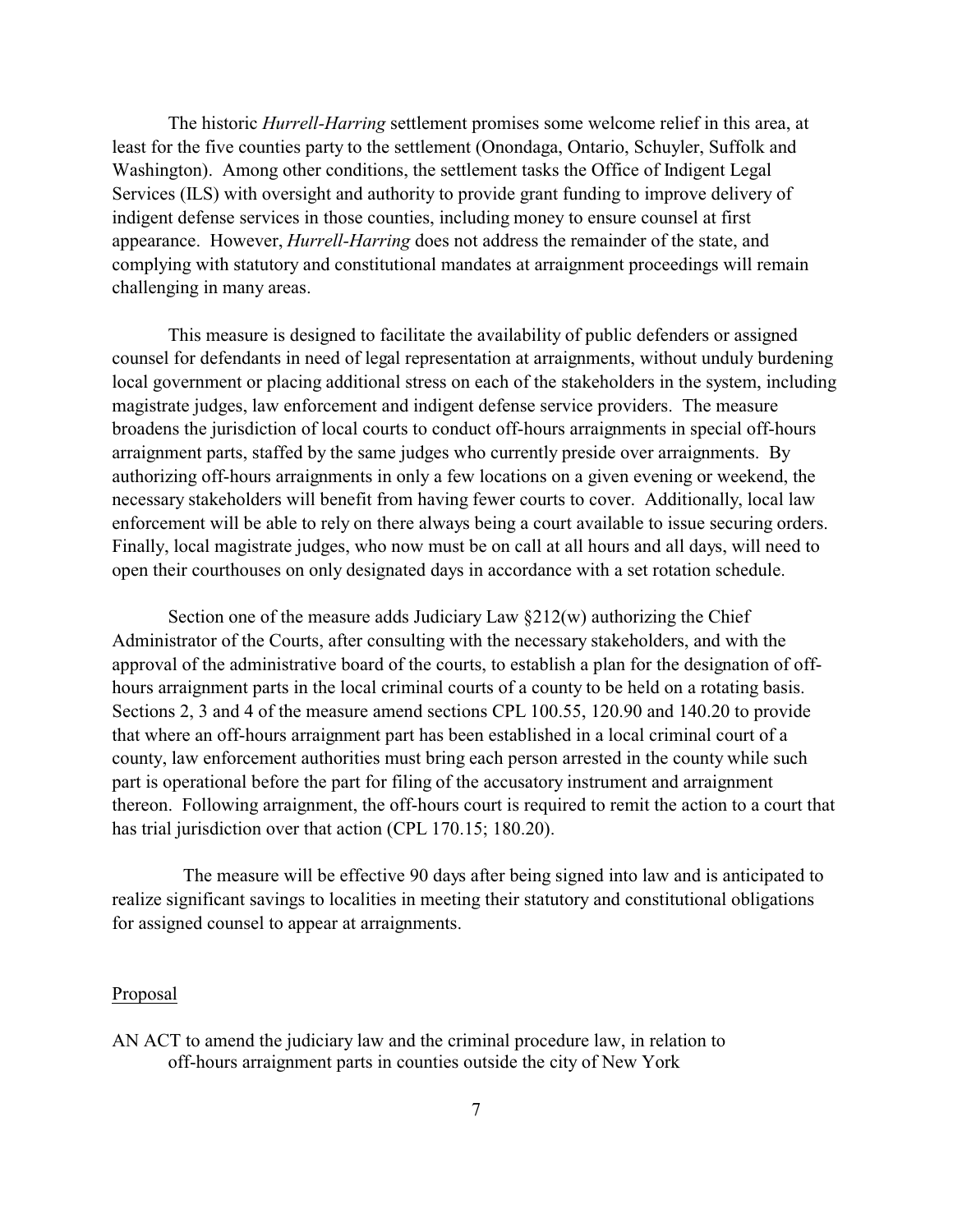The People of the State of New York, represented in Senate and Assembly, do enact as follows:

Section 1. The judiciary law is amended by adding a new paragraph (w) to subdivision 1 of section 212 to read as follows:

(w) Establish, after consultation with the office of indigent legal services, the appropriate local magistrates association, indigent legal defense providers, local government officials, including the district attorney, and with the approval of the administrative board of the courts, a plan for the designation of off-hours arraignment parts in select local criminal courts of a county to be held in such courts on a rotating basis for the conduct of arraignments and other preliminary proceedings in criminal cases where the use of such parts will facilitate the availability of public defenders or assigned counsel for defendants in need of legal representation at such proceedings.

§2. Section 100.55 of the criminal procedure law is amended by adding a new subdivision 11 to read as follows:

11. Notwithstanding any provision of law to the contrary, a local criminal court accusatory instrument shall be filed with a local criminal court while it is operating an off-hours arraignment part designated in accordance with paragraph (w) of subdivision one of section two hundred twelve of the judiciary law provided that an offense charged therein was allegedly committed in the county in which the local criminal court is located.

§3. Subdivision 1 of section 120.90 of the criminal procedure law, as amended by chapter 424 of the laws of 1998, is amended to read as follows: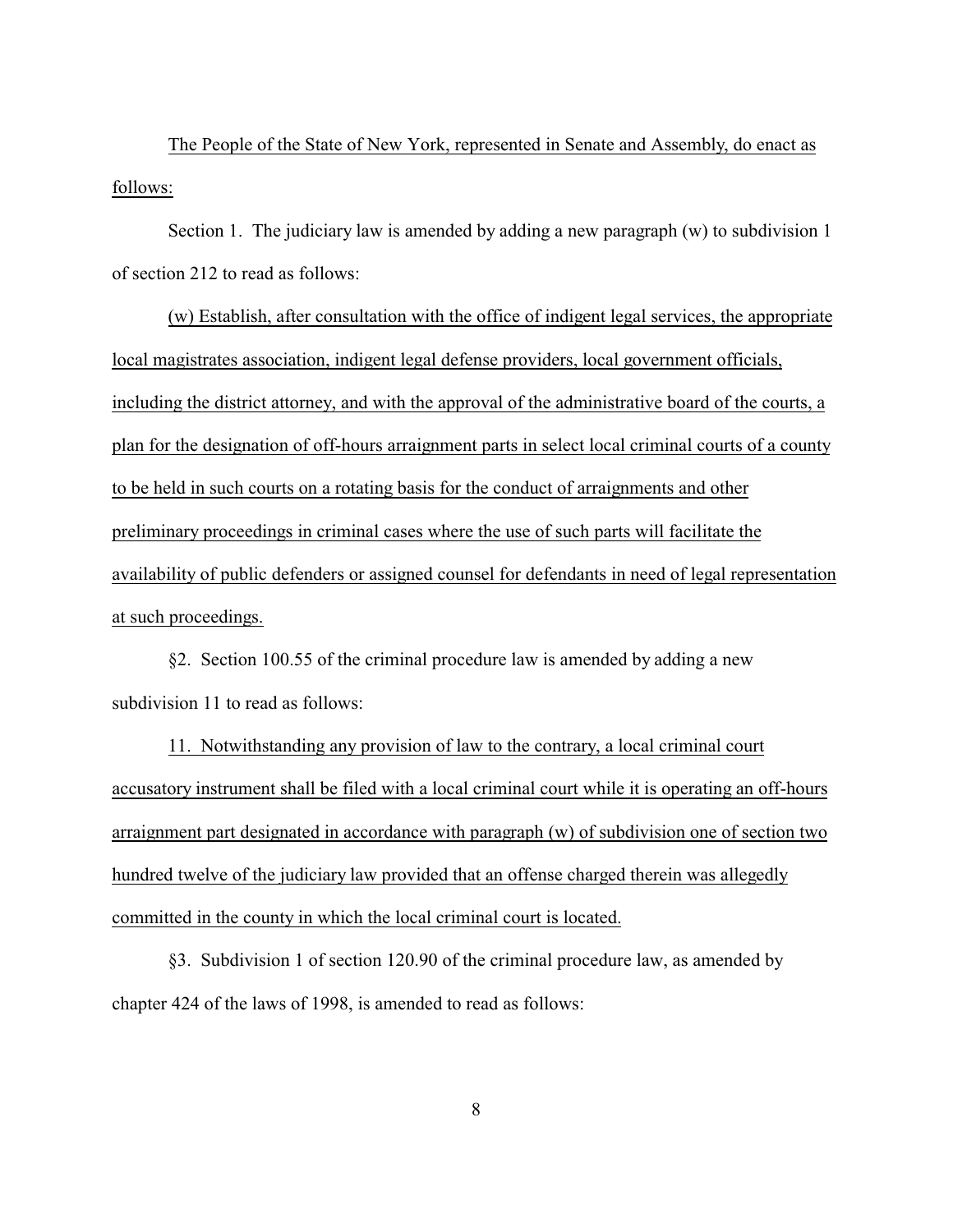1. Upon arresting a defendant for any offense pursuant to a warrant of arrest in the county in which the warrant is returnable or in any adjoining county, or upon so arresting him or her for a felony in any other county, a police officer, if he or she be one to whom the warrant is addressed, must without unnecessary delay bring the defendant before the local criminal court in which such warrant is returnable, provided that, where a local criminal court in the county in which the warrant is returnable hereunder is operating an off-hours arraignment part designated in accordance with paragraph (w) of subdivision one of section two hundred twelve of the judiciary law at the time of defendant's return, such police officer must bring the defendant before such local criminal court.

§4. Paragraph (d) of subdivision 1 of section 140.20 of the criminal procedure law is amended and a new paragraph (e) is added to read as follows:

(d) If the arrest is for a traffic infraction or for a misdemeanor relating to traffic, the police office may, instead of bringing the arrested person before the local criminal court of the political subdivision or locality in which the offense was allegedly committed, bring him or her before the local criminal court of the same county nearest available by highway travel to the point of arrest; and

(e) Notwithstanding any other provision of this section, where a local criminal court in the county in which the defendant is arrested is operating an off-hours arraignment part designated in accordance with paragraph (w) of subdivision one of section two hundred twelve of the judiciary law at the time of defendant's arrest, the arrested person must be brought before such local criminal court.

§5. This act shall take effect 90 days after it shall have become a law.

9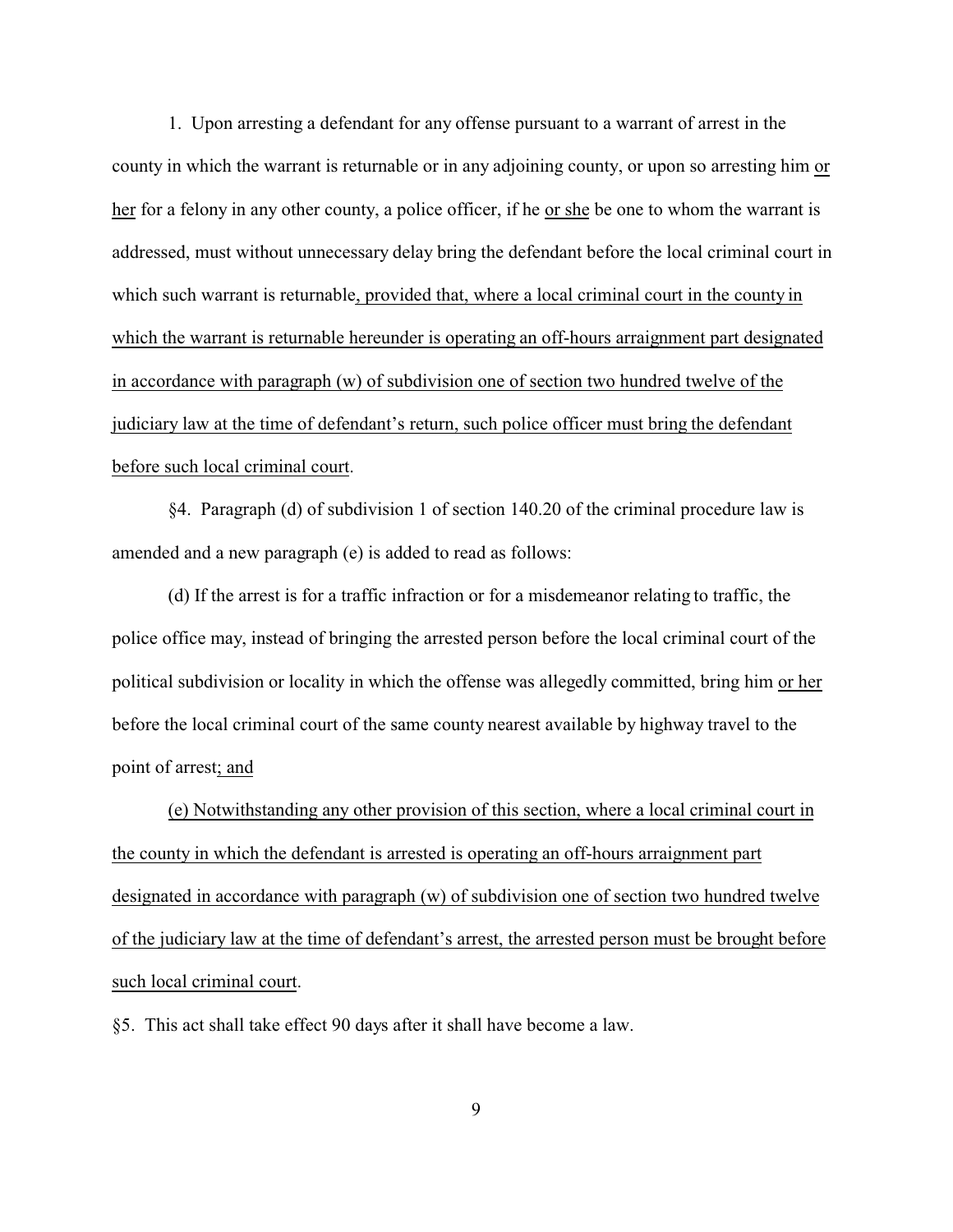3. Authorizing Courts to Render Default Judgments for Failure to Appear in Court on Charge of Unlawful Possession of Alcohol With Intent to Consume By Persons Under the Age of Twenty-One. (ABC § 65-c)

This measure would amend the Alcoholic Beverage Control Law to authorize a court outside a city with a population of over one million to render a default judgment of a fine against a person who does not appear in court within the specified time to answer a charge of underage possession of alcohol. This measure supplants the Committee's previous recommendation of an amendment of the Vehicle and Traffic Law authorizing courts to authorize suspension of a driver's license under the same conditions.

Years of experience in the judicial, law enforcement and child-welfare communities demonstrate that a charge of under-age possession of alcohol may be the first and best opportunity to avert more serious and potentially life-threatening alcohol-related offenses. When defendants less than age 21 are charged with under-age possession of alcohol with intent to consume under Alcoholic Beverage Control Law section 65-c, authorized sentences of completing alcohol awareness programs and community service offer potential judicial remedies to help deter drunk driving and other more serious offenses.

Unfortunately, many of these young defendants ignore their appearance tickets or, if convicted, ignore the very sentences calculated to discourage more serious offenses. Under current law, there is no practical redress or other remedy besides contempt, a resource-intensive path that may lead to incarceration inapposite for these offenders. For that reason, large numbers of under-age defendants flaunt the law: many do so precisely because they know there is no negative consequence for ignoring the charge or sentence. This, in turn, compounds their disrespect for the law and encourages further offenses. The Internet is rife with advice for teens concerning the lack of negative consequences for ignoring appearance tickets or court-imposed penalties for under-age drinking. Given these dynamics, it is little surprise that in some courts, the scoff rate on under-age alcohol possession exceeds 30%. These dynamics are particularly evident after proms, concerts, festivals and other large gatherings of teens, which expose teens not only to alcohol but also to the risk of drunk driving. Remedies for alcohol-possession violations are sorely needed in order to deter drunk driving and prevent injuries and deaths.

While fully cognizant that under-age offenders are minors for whom our law must take an especially measured approach, New York State must ensure that courts have effectual remedies at their disposal when persons charged with under-age possession of alcohol fail to appear or complete court-ordered sentences. By doing so, the Legislature would promote respect for the law and the courts generally, and help prevent more serious offenses and concomitant risk to life.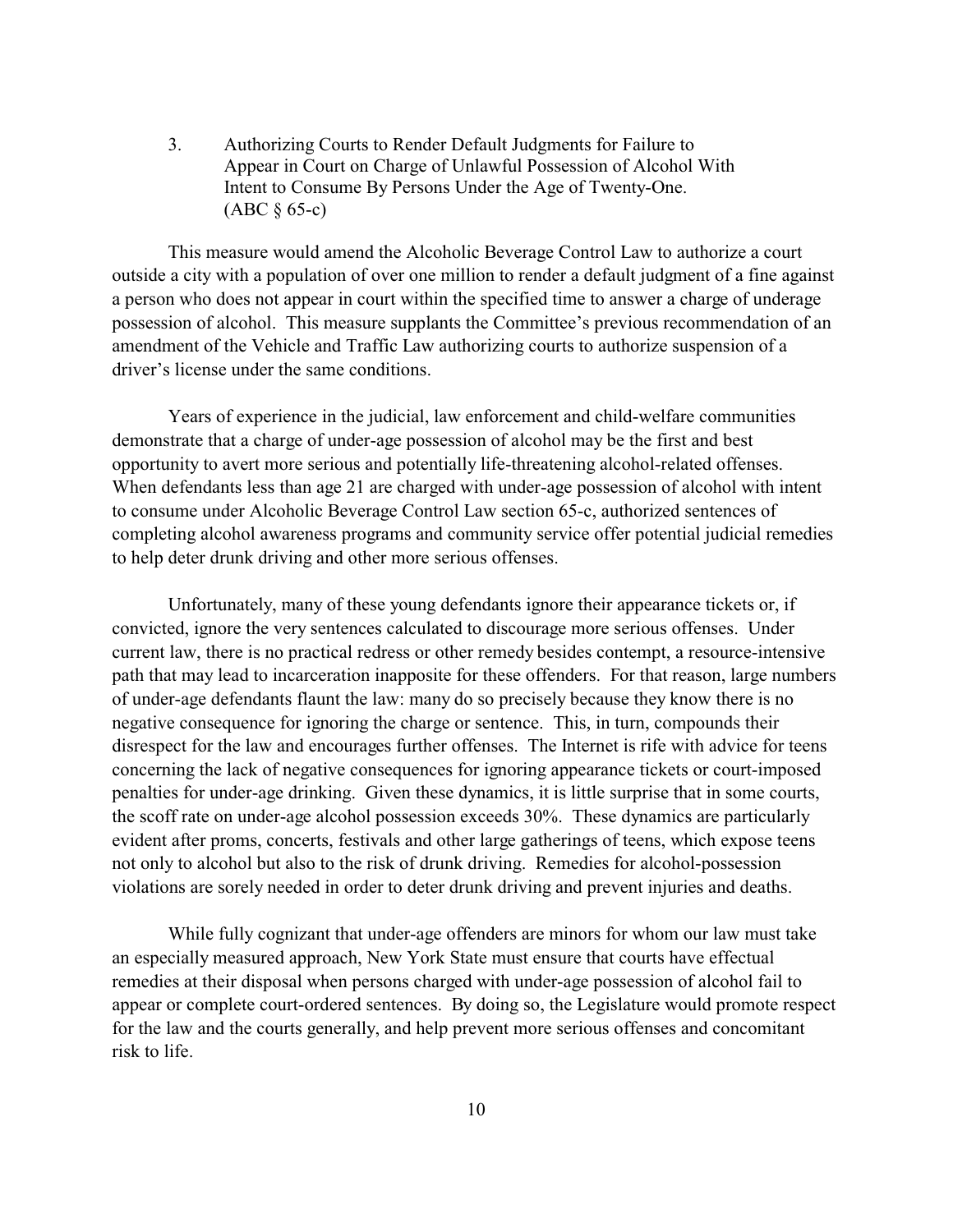Accordingly, this measure would authorize a court to render a civil default judgment against a defendant who fails to answer a charge of under-age possession of alcohol with intent to consume under ABC Law §65-c, or who is convicted and fails to timely satisfy his or her sentence. This limited approach seeks only to bring these defendants before the court to answer charges and honor sentences that are calculated to educate them and prevent potentially lifethreatening behaviors.

#### Proposal

AN ACT to amend the alcoholic beverage control law, in relation to authorizing courts to render default judgments in cases of failure to answer for unlawful possession of an alcoholic beverage with the intent to consume by persons under the age of twenty-one years

The People of the State of New York, represented in Senate and Assembly, do enact as

## follows:

§ 1. Section 65-c of the alcoholic beverage control law is amended by adding three new subdivisions 7, 8 and 9 to read as follows:

7. In the event a person charged with a violation of this section does not answer within the time specified, the court having jurisdiction, other than a court in a city over one million in population may, in addition to any other action authorized by law, enter a plea of guilty on behalf of the defendant and render a default judgment in an amount to be determined by the court within the amount authorized by law. Any such default judgment shall be civil in nature. However, at least thirty days after the expiration of the original date prescribed for entering a plea and before a plea of guilty and a default judgment may be rendered, the clerk of the court shall notify the defendant by certified mail: (a) of the violation charged; (b) of the impending pleas of guilty and default judgment; ( c) that such judgment will be filed with the county clerk of the court in which the operator or registrant is located; and (d) that a default or plea of guilty may be avoided by entering a plea or making an appearance within thirty days of the sending of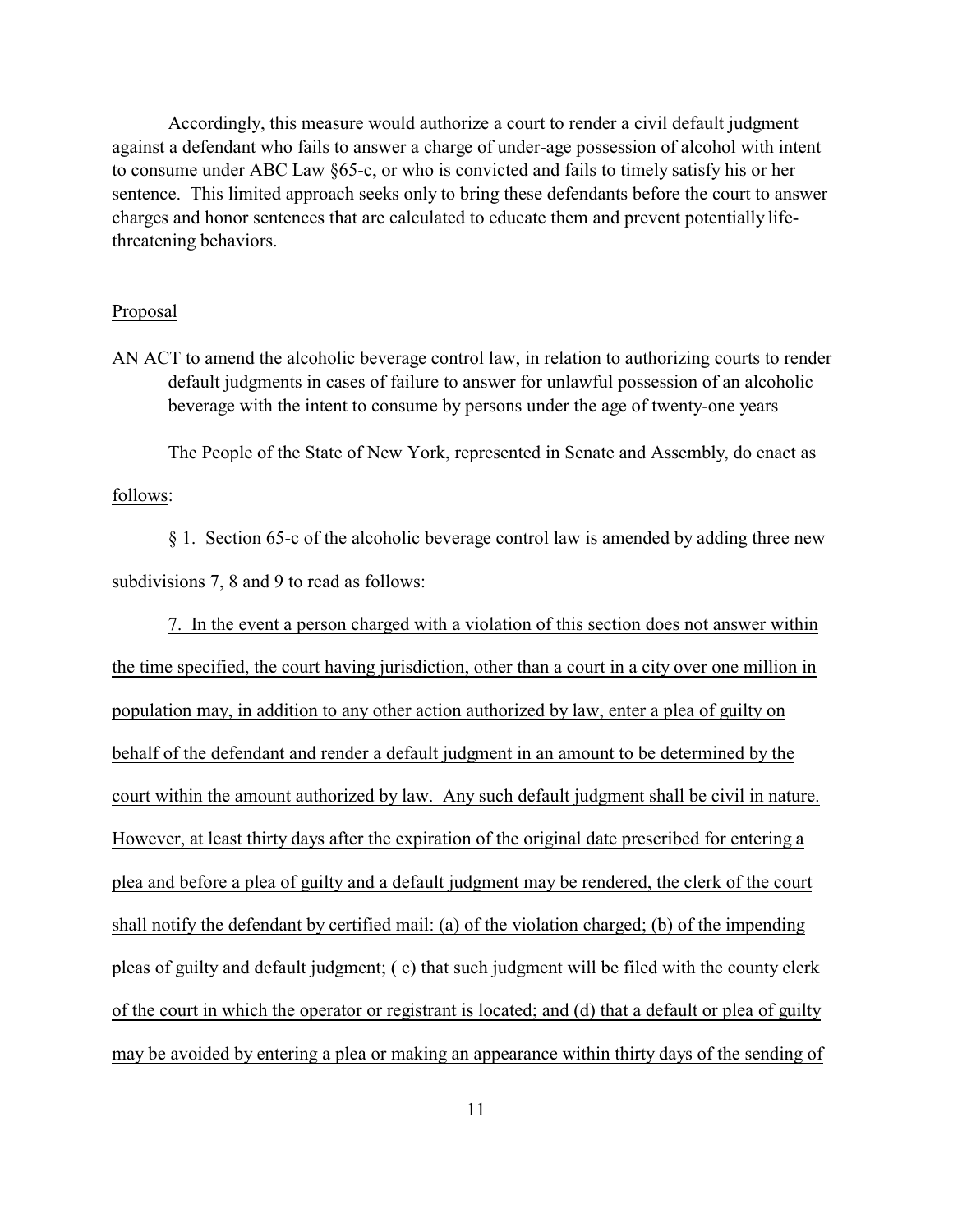such notice. Pleas entered within that period shall be in a manner prescribed in the notice. In no case shall a default judgment and plea of guilty be rendered more than two years after the expiration of the time prescribed for originally entering a plea. When a person has entered a plea of not guilty and has demanded a hearing, no fine or penalty shall be imposed for any reason, prior to the holding of the hearing which shall be scheduled by the court within thirty days of such demand.

8. The filing of the default judgment with the county clerk shall have the full force and effect of a judgment duly docketed in the office of such clerk and may be enforced in the same manner and with the same effect as that provided by law in respect to executions issued against property upon judgments of a court of record and such default judgment shall remain in full force and effect for eight years notwithstanding any other provision of law.

9. Notwithstanding the provisions of subdivision seven of this section, the clerk of the court, shall have two years from the effective date of this subdivision to serve notice of the impending plea of guilty and default judgment upon the person charged with a violation of this section who has not answered within the time specified and prior to the effective date of this subdivision.

§ 2. This act shall take effect on the first day of January next succeeding the date on which it shall have become a law and shall apply where the acts constituting unlawful possession of an alcoholic beverage with intent to consume for the offense of which the person is convicted occurred on or after such effective date.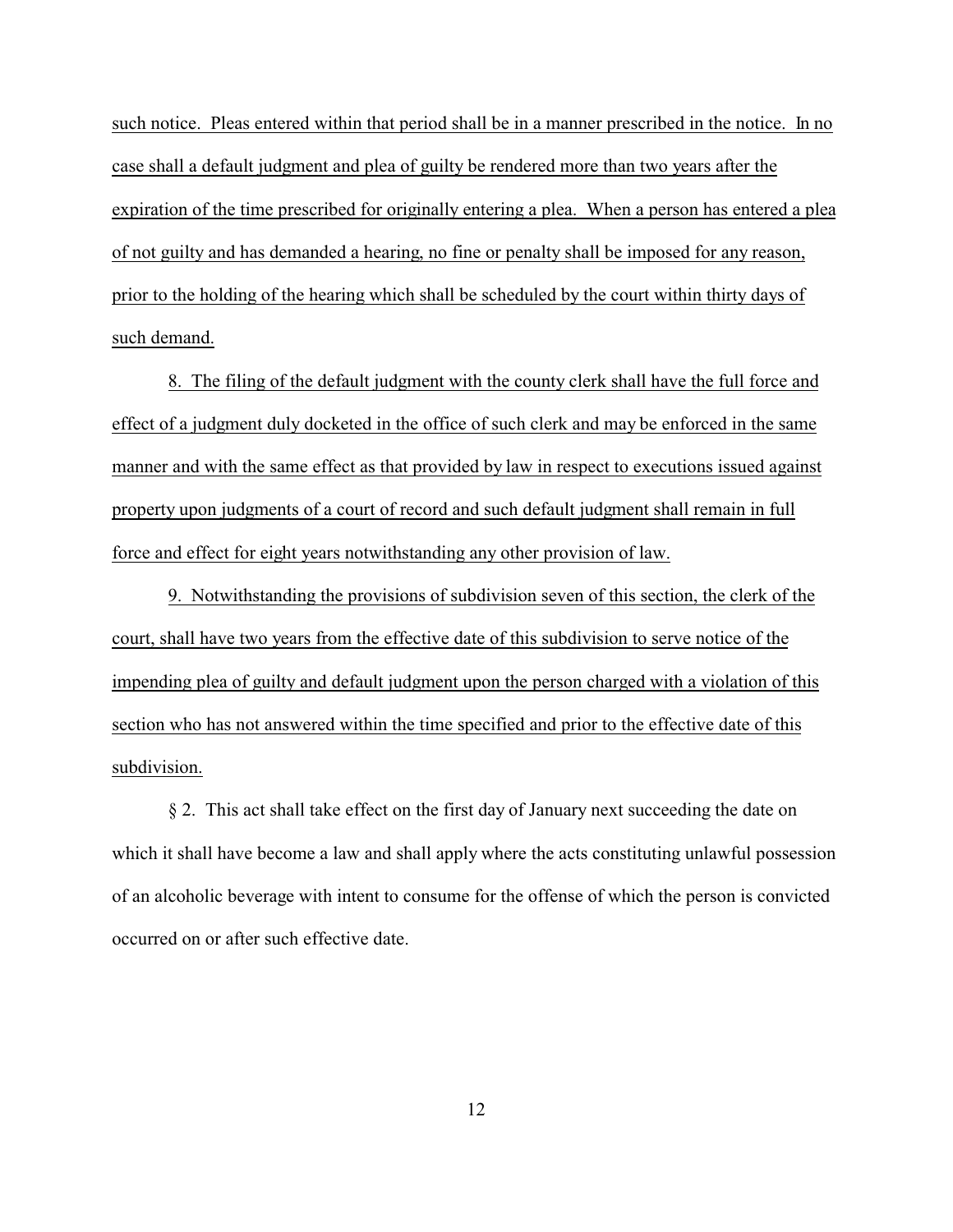## **III. PREVIOUSLY ENDORSED MEASURES**

1. Perfecting Appeals from Local Criminal Courts Based on Mechanical or Electronic Recordings  $(CPL 460.10(2)-(3), 460.70(1))$ 

This measure would amend Criminal Procedure Law sections 460.10 and 460.70 to allow appeals from local criminal courts to intermediate appellate courts to be perfected based on a mechanical or electronic recording of the proceedings below.

Under current law, where proceedings in a local criminal court are transcribed by a court stenographer, appeals to an intermediate appellate court (i.e. County Court or an Appellate Term of Supreme Court) are perfected by filing a notice of appeal and then settling the transcript of the proceedings below. CPL 460.10, 460.70(1). Where local criminal court trial proceedings below are not transcribed by a court stenographer, however, appeals to the County Court or an Appellate Term of Supreme Court are perfected by filing an affidavit of errors setting forth alleged errors or defects in the trial proceeding. CPL 460.10(3)(a).

As authorized by the Chief Judge of the State of New York, the Chief Administrative Judge has directed that all proceedings in a Town or Village Justice Court be recorded by mechanical recording device. 22 NYCRR [Rules of the Chief Judge] § 30.1; Administrative Order [Chief Administrative Judge] 245/08. By similar authority, proceedings in certain City Courts outside the City of New York are subject to mechanical recording. These initiatives have created questions – and divided judicial opinions – about whether the resulting recordings form a sufficient basis upon which to appeal such proceedings to an intermediate appellate court.

In People v Bartholemew, 31 Misc 3d 698 (Broome Co Ct 2011), the County Court, sitting as an intermediate appellate court, held that a criminal defendant appealing from an order of the Binghamton City Court could not appeal from a mechanical recording of the City Court's proceedings, and instead had to proceed by an affidavit of errors. The Court held that filing and serving the affidavit of errors is a jurisdictional prerequisite to an intermediate appellate court's hearing of the appeal, and that failure to file the affidavit of errors – even given a certified transcript of the proceeding below – was a non-waivable jurisdictional defect. Id. at 701, following People v Duggan, 69 NY2d 931 (1987); see also Cash v Maggio, 38 Misc 3d 971, (Livingston Co Ct 2012) (no appeal from Justice Court to County Court except upon affidavit of errors despite presence of mechanical record of proceeding below).

Conversely, in People v Schumacher, 35 Misc 3d 1206 (Sullivan Co Ct 2012), the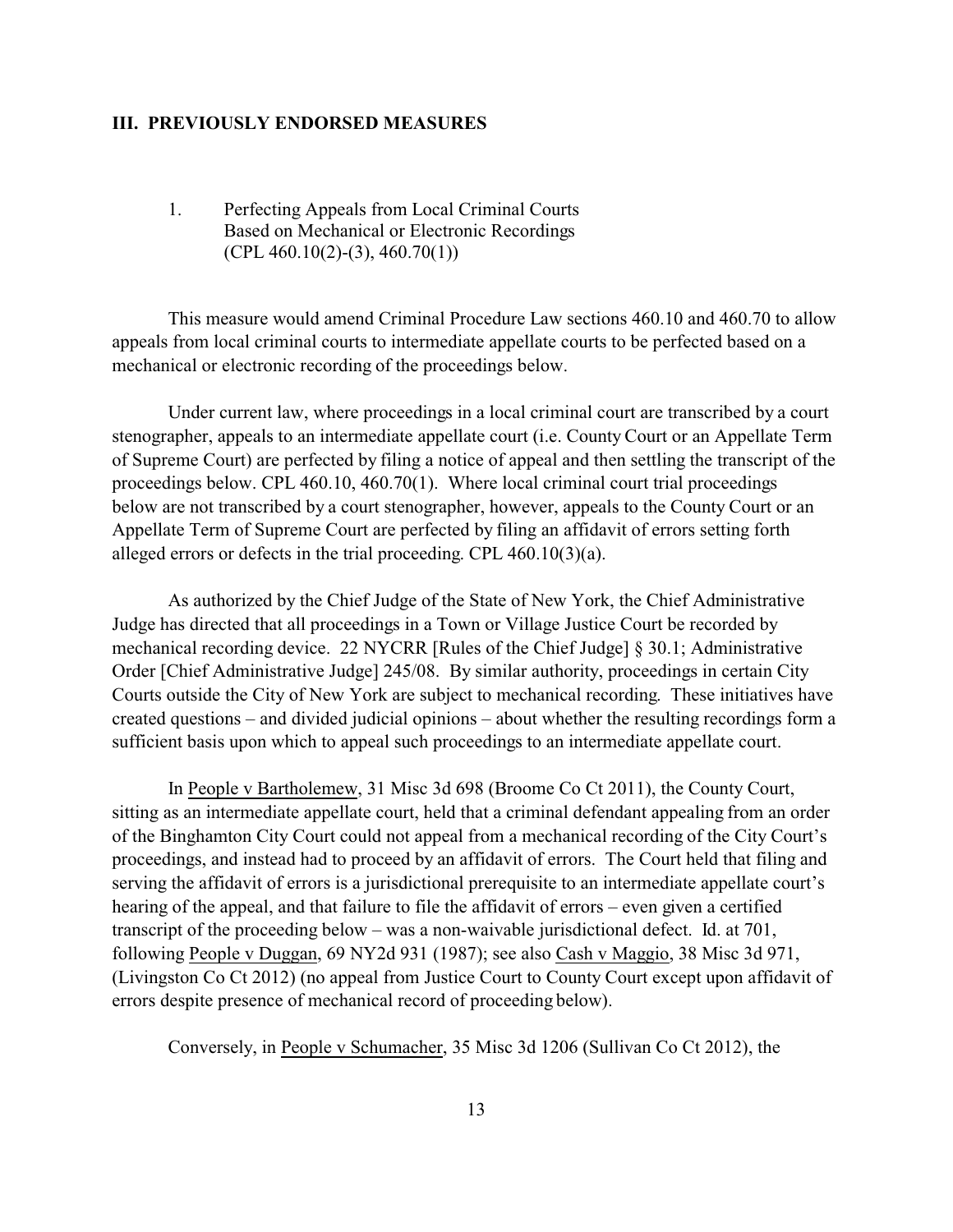County Court, sitting as an intermediate appellate court, held that a criminal defendant appealing from a Justice Court could indeed appeal using the mechanical recording of the proceeding below. Disagreeing with the Bartholemew court, Schumacher reasoned that rigid adherence to the provisions of CPL article 460 governing appeals from local criminal court to an intermediate appellate court would "undermine the spirit of the [Judiciary's proceedings-recording] Order of 2008," which seeks to transition "local courts to a modernized and streamlined process." Id. The court reasoned that a criminal appellant "need not adhere to a statutory scheme that was appropriate when one used a quill and ink to generate a subjective affidavit of errors based on recollection of court proceedings; New York's local courts now have an economic, accurate, and expedited way, by mechanical recordings, to provide appellants with a transcribed record equivalent to a stenographic recording." Id.

To promote efficiency, judicial economy and clarity among bar and bench, this measure would codify the Schumacher result and abrogate Bartholemew. Section one of this measure would amend CPL 460.10(1) and 460.10(2) to exempt mechanically recorded local criminal court cases from the need to prepare and serve an affidavit of errors as a prerequisite for prosecuting an appeal. Section two of this measure would harmonize the foregoing with CPL 460.70(1), governing the settlement of transcripts in local criminal court proceedings.

Mechanical recording of local criminal court proceedings has become so common and well-proved that a settled transcript from those recordings is a more reliable basis to prosecute an appeal than subjectively reconstructing trial proceedings by manual affidavit of errors. Enacted in 1971, the existing statute governing intermediate appeals predates mechanical recordings by decades; in the current era of mechanical recording, the statute creates jurisdictional traps and much inefficiency for parties and courts alike. There is no defensible policy or practical reason that appellants possessing an accurate recording and transcript thereof nevertheless must proceed on an affidavit of errors, especially given that the consequence of relying on the former is a nonwaivable jurisdictional defect that can doom an appeal. Such outcomes are especially disfavored given that, for misdemeanors and violations, State policy is to minimize cost and complexity in service of access-to-justice objectives. Because preparing an affidavit of errors can be more costly than routine settlement of a transcript, this measure also would promote more costeffective access to justice in local criminal courts in which there is no court stenographer.

Critically, nothing in this measure would change practice in superior criminal courts or promote recording over court stenography where the latter exists. Rather, this limited measure provides only that where a local criminal court already uses mechanical recording, a verdict or sentence in that court is appealable by settling the transcript without resort to an outdated affidavit of errors.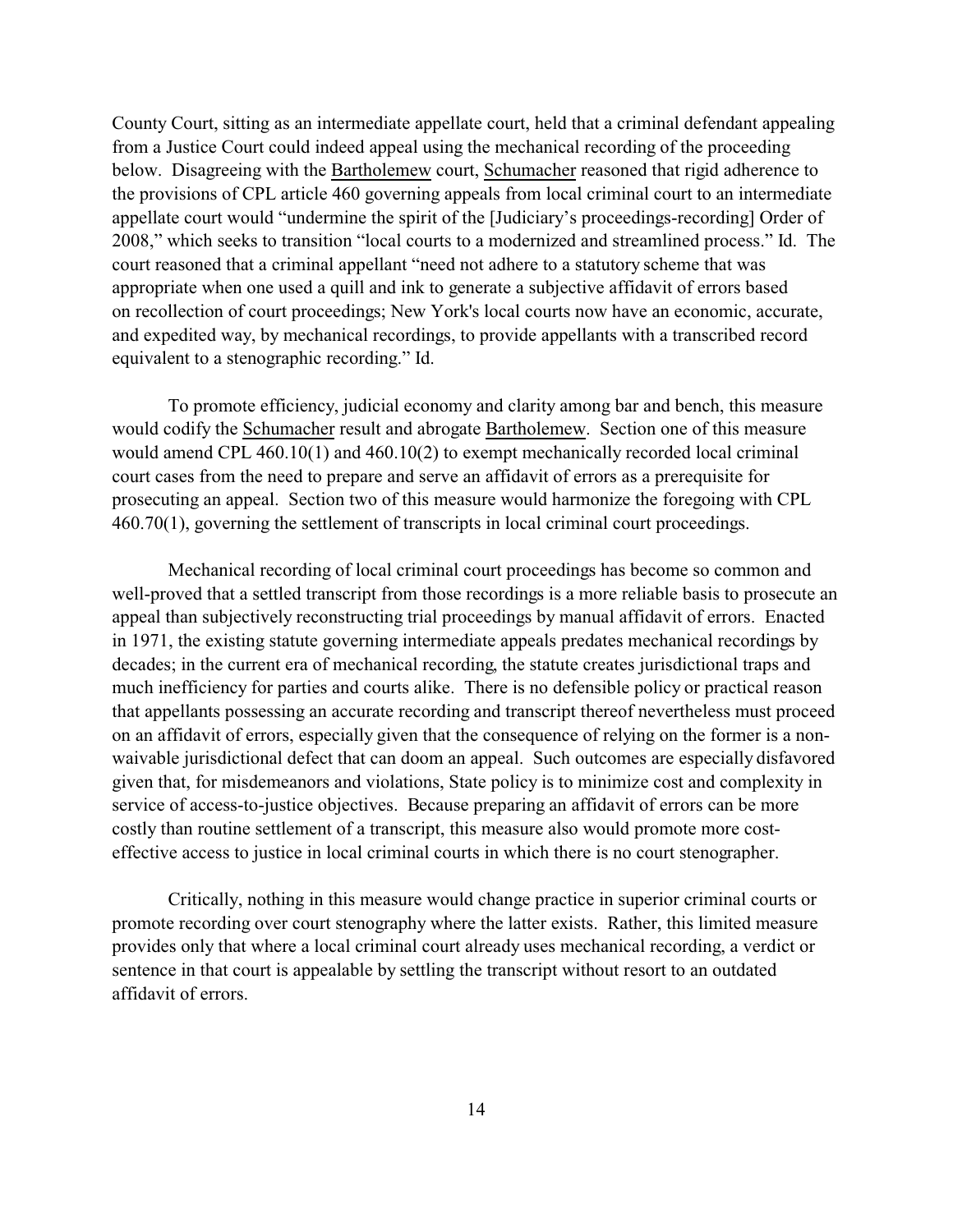## Proposal

## AN ACT to amend the criminal procedure law, in relation to perfecting appeals from local criminal courts based on mechanical or electronic recordings

The People of the State of New York, represented in Senate and Assembly, do enact as follows:

Section 1. Subdivision 2 and the opening unlettered paragraph of subdivision 3 of section 460.10 of the criminal procedure law are amended to read as follows:

2. An appeal taken as of right to a county court or to an appellate term of the supreme court from a judgment, sentence or order of a local criminal court in a case in which the underlying proceedings were recorded by a court stenographer or by mechanical or electronic means is taken in the manner provided in subdivision one; except that where no clerk is employed by such local criminal court the appellant must file the notice of appeal with the judge of such court, and must further file a copy thereof with the clerk of the appellate court to which the appeal is being taken.

An appeal taken as of right to a county court or to an appellate term of the supreme court from a judgment, sentence or order of a local criminal court in a case in which the underlying proceedings were not recorded by a court stenographer or by mechanical or electronic means is taken as follows:

§ 2. The second unlettered paragraph of subdivision 1 of section 460.70 of the criminal procedure law, as amended by chapter 85 of the laws of 1995, is amended to read as follows:

When an appeal is taken by a defendant pursuant to section 450.10 or subdivision two of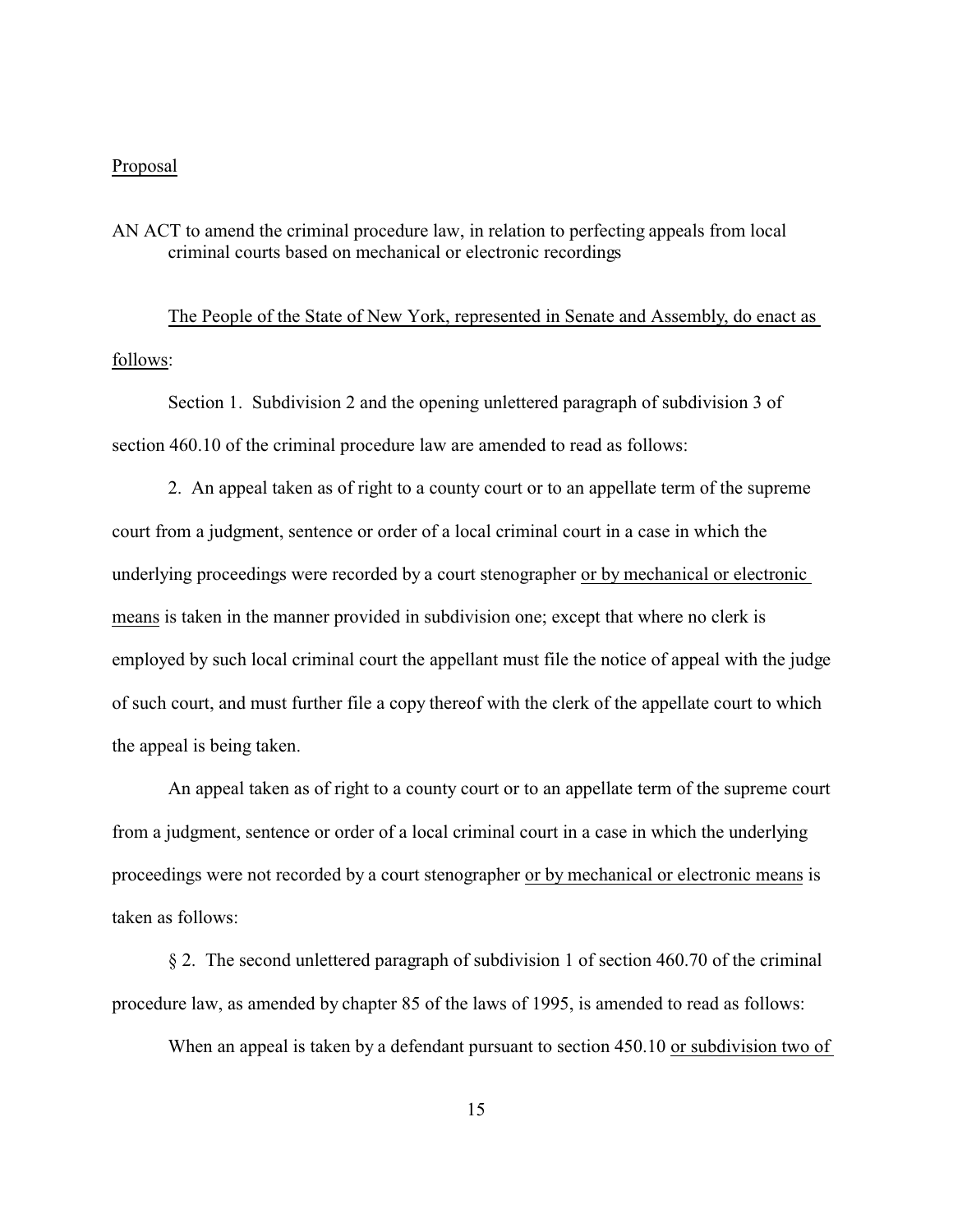section 460.10, a transcript shall be prepared and settled and shall be filed with the criminal court by the court reporter. The expense for such transcript and any reproduced copies of such transcript shall be paid by the defendant. Where the defendant is granted permission to proceed as a poor person by the appellate court, the court reporter shall promptly make and file with the criminal court a transcript of the stenographic minutes of such proceedings as the appellate court shall direct. The expense of transcripts and any reproduced copies of transcripts prepared for poor persons under this section shall be a state charge payable out of funds appropriated to the office of court administration for that purpose. The appellate court shall where such is necessary for perfection of the appeal, order that the criminal court furnish a reproduced copy of such transcript to the defendant or his or her counsel.

§ 3. This act shall take effect on the first day of November next succeeding the date on which it shall have become law, and shall apply to all actions in which a notice of appeal from a local criminal court to an intermediate appellate court is filed on or after such date.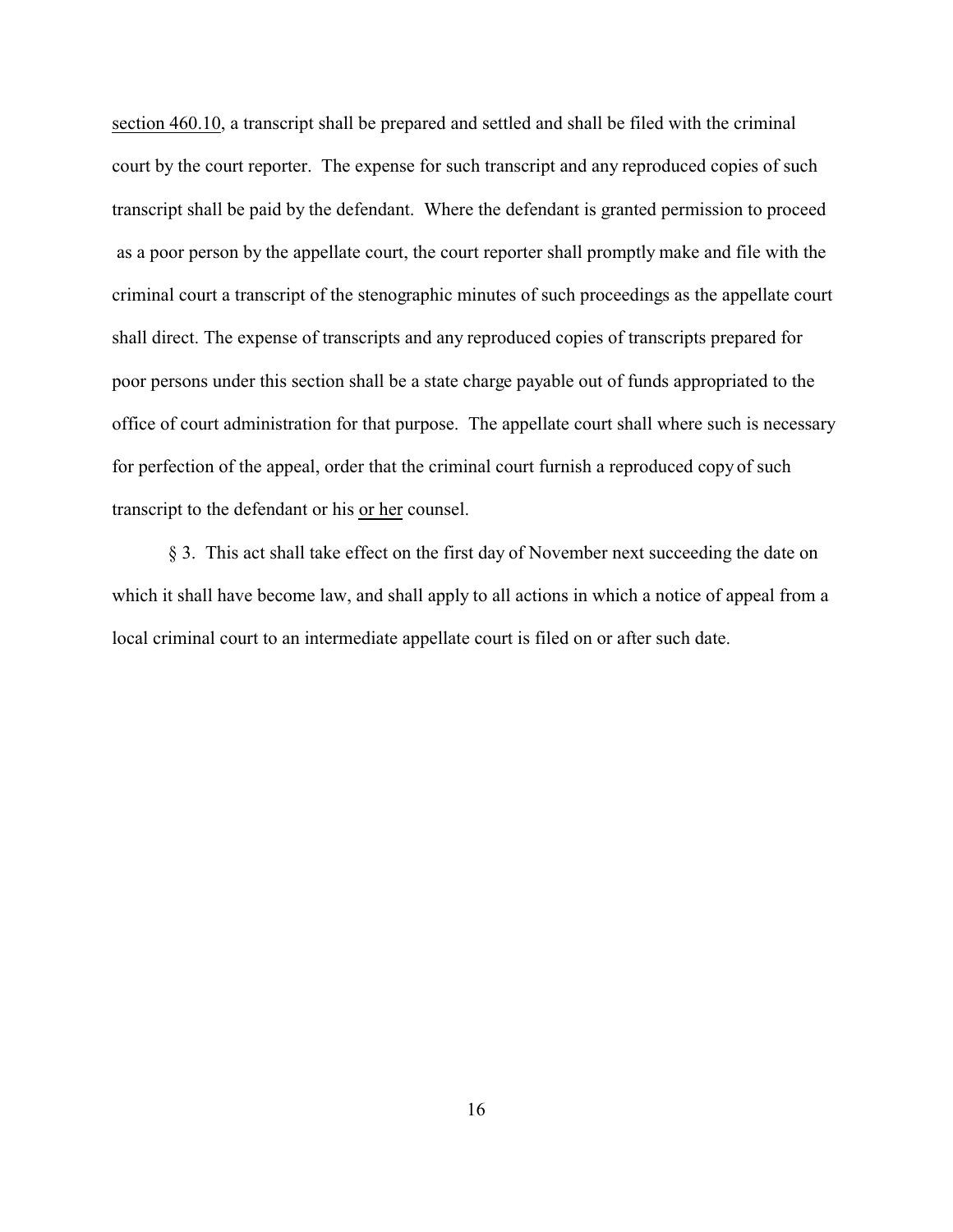2. Extending to Probation Departments and Courts Outside New York City Waiver of Pre-sentence Investigations and Reports in Certain Cases. (CPL 390.20)

This measure would amend the Criminal Procedure Law, as recently amended by chapter 556 of the Laws of 2013, to eliminate, outside New York City, the requirement of pre-sentence investigations ("PSIs") and reports where a negotiated sentence of imprisonment for a term of 365 days or less is mutually agreed upon by the parties, with the consent of the judge, and no sentence of probation will be imposed.

Prior to enactment of chapter 556, probation departments throughout the state were required to conduct PSIs and prepare written reports for all defendants convicted in felony cases, and in misdemeanor cases where a sentence of imprisonment was imposed for a term in excess of 180 days. CPL 390.20. Section 6 of chapter 556 amended section 390.20 to establish an exception to these requirements where a negotiated sentence of imprisonment for a term of 365 days or less has been reached as a result of a conviction or revocation of a probation sentence, and where probation will not be imposed under either scenario. However, this exception was limited to "any city having a population of one million or more." The present measure would broaden that exception to encompass any probation department or court outside New York City without regard to population.

This measure recognizes that the legislative purposes underlying chapter 556 – eliminating the costly requirement of PSIs for negotiated sentences and allowing for probation departments to more appropriately reassign probation officers – are equally applicable in the 57 counties located outside New York City. The current PSI requirements necessitate additional court hearings, delay sentencing and expend public resources in conducting investigations and preparing reports that rarely affect final sentencing outcomes. The Committee believes that probation departments and courts outside New York City should be treated no differently than those in New York City with regard to an expensive, time-consuming mandate shown to have little impact on sentencing.

It is important to note that neither chapter 556 nor this measure would make any other change in statutory requirements concerning PSIs or affect a judge's discretion to order a PSI in any case where the judge believes it is appropriate to do so, including any case where the statute would no longer automatically require a PSI.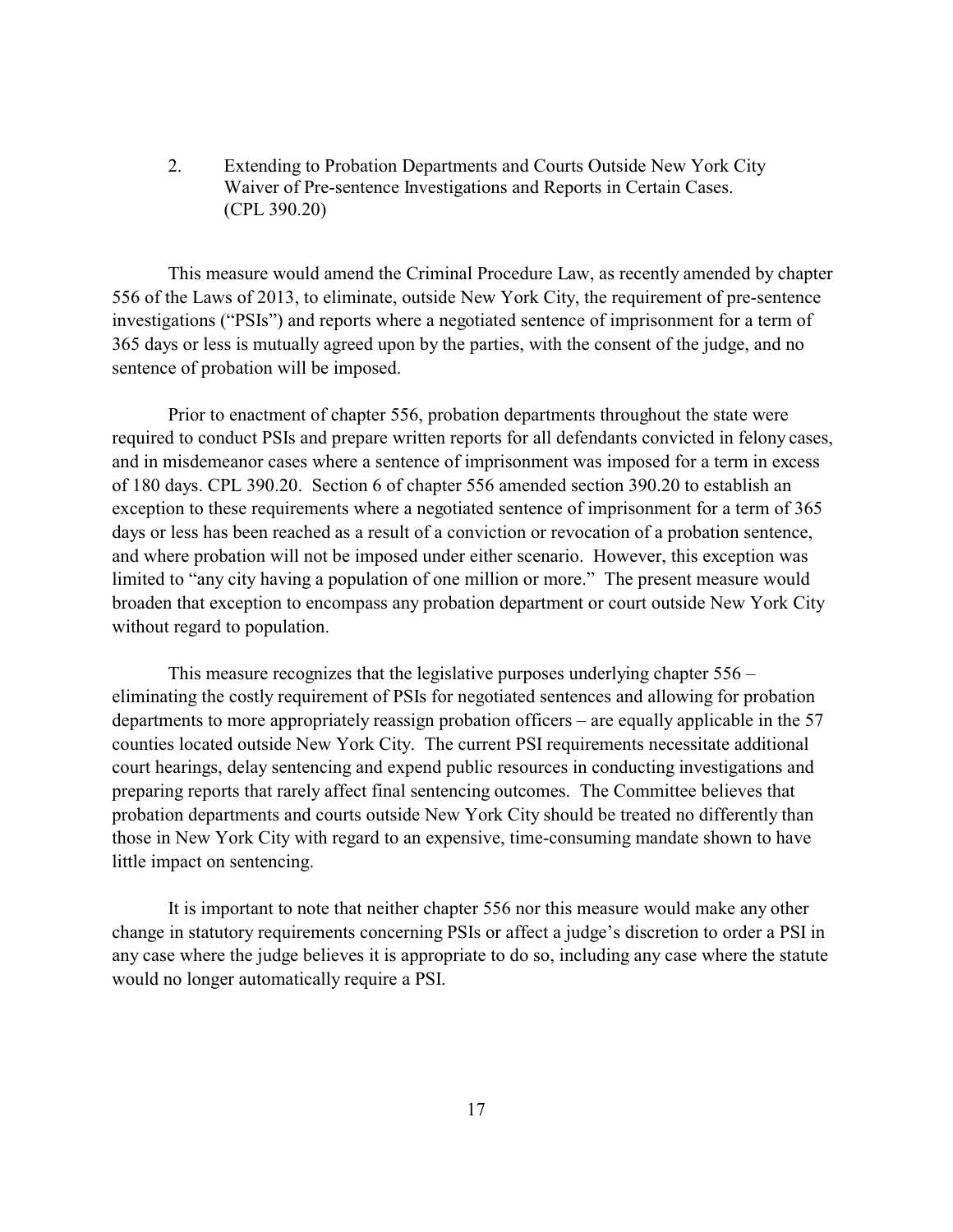## Proposal

AN ACT to amend the criminal procedure law, in relation to waiver of pre-sentence investigations and reports

The People of the State of New York, represented in Senate and Assembly, do enact as follows: Section 1. Subdivision 5 of section 390.20 of the criminal procedure law, as added by chapter 556 of the laws of 2013, is amended to read as follows:

5. Negotiated sentence of imprisonment. **[** In any city having a population of one million or more and notwithstanding **]** Notwithstanding the provisions of subdivision one or two of this section, a pre-sentence investigation and written report thereon shall not be required where a negotiated sentence of imprisonment for a term of three hundred sixty-five days or less has been mutually agreed upon by the parties with the consent of the judge, as a result of a conviction or revocation of a sentence of probation.

§2. This act shall take effect on the ninetieth day after it shall have become a law.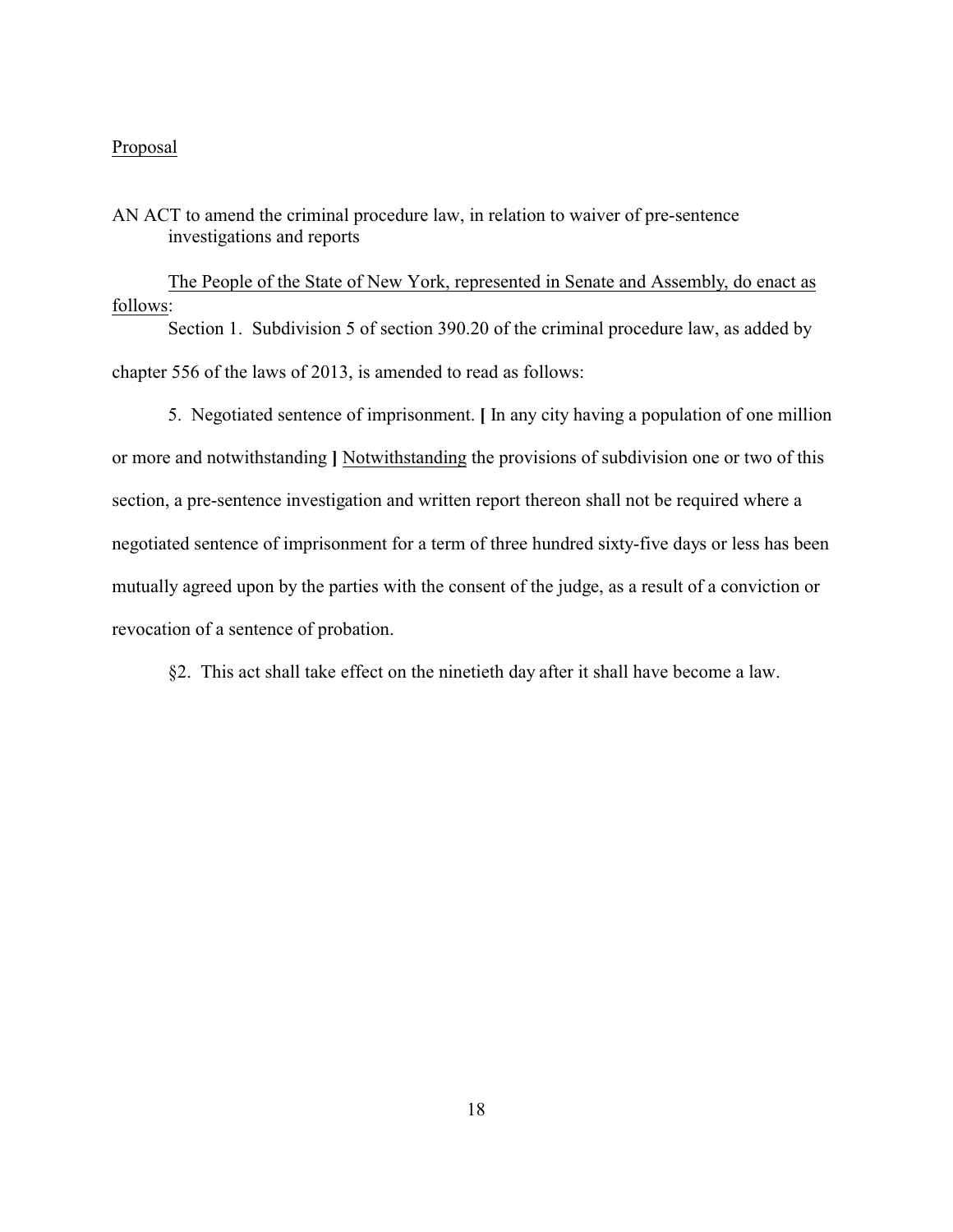3. Fine and Conditional Discharge Upon Conviction for Driving While Ability Impaired (Penal Law § 60.20)

This measure amends the Penal Law to authorize the imposition of the sentence of a fine and conditional discharge upon conviction for the offense of driving while ability impaired.

Section 1192(1) of the Vehicle and Traffic Law makes it unlawful for a person to operate a motor vehicle while "the person's ability to operate such motor vehicle is impaired by the consumption of alcohol." Vehicle and Traffic Law § 1192(1). The violation of this provision of the Vehicle and Traffic Law is a traffic infraction and punishable by a fine in an amount between \$300 and \$500 or by imprisonment for 15 days, or by both a fine and imprisonment. Vehicle and Traffic Law § 1193(1)(a).

Section 60.20 of the Penal Law sets forth the sentences that are to be imposed upon the conviction of a traffic infraction. The sentences are: a conditional discharge; an unconditional discharge; a fine or imprisonment, or both; or a sentence of intermittent imprisonment. See Penal Law § 60.20. While the Vehicle and Traffic Law expressly prohibits the court from imposing a conditional discharge without also imposing a fine for any violation of its provisions, see Vehicle and Traffic Law § 1193(1)(e), Penal Law section 60.20 does not authorize the imposition of a fine and conditional discharge for the conviction of a traffic infraction.

A conditional discharge is a sentence intended to rehabilitate a person convicted of an offense by discharging the applicable penalty (i.e. imprisonment or probation) on condition that the person performs certain acts that the court deems reasonably necessary to ensure that he or she will lead a law-abiding life. See Penal Law §§ 65.05 and 65.10. Among other things, a conditional discharge may require that the person undergo medical or psychiatric treatment or participate in an alcohol or substance abuse program. See Penal Law § 65.10(d) and (e). Because the discharge may be conditioned upon the person's receipt of treatment or counseling, the conditional discharge provides the court with a very useful tool for addressing substance abuse problems that may underlie an individual defendant's conviction for driving while impaired.

Finally, authorizing a court to impose the sentence of a conditional discharge for the conviction of the offense of driving while impaired is consistent with other provisions of the Vehicle and Traffic Law, which authorize mandatory treatment for substance abuse for persons who violate its provisions. See Vehicle and Traffic Law § 1198-a(2)(b) (requiring persons convicted of driving while intoxicated to receive treatment).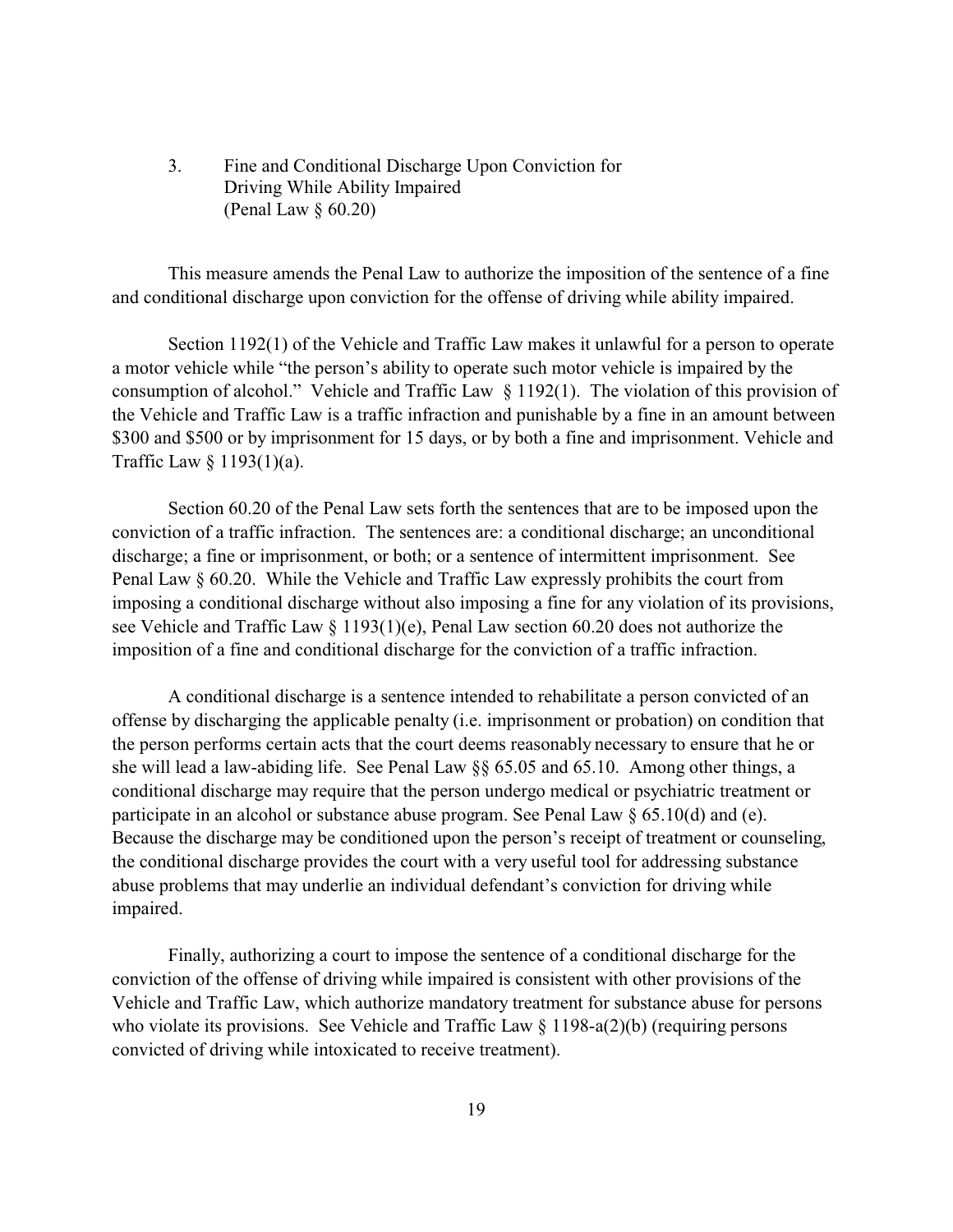#### Proposal

AN ACT to amend the penal law, in relation to authority to impose a sentence of a fine and conditional discharge upon conviction of the offense of driving while ability impaired

The People of the State of New York, represented in Senate and Assembly, do enact as follows:

Section 1. Paragraph (d) of subdivision 1 of section 60.20 of the penal law, as added by chapter 477 of the laws of 1970, is amended to read as follows: (d) A sentence of intermittent imprisonment, as provided in article eighty-five; or (e) Upon a conviction under subdivision one of section one thousand one hundred ninety-two of the vehicle and traffic law, a fine or a sentence to a term of imprisonment, or both as prescribed in the vehicle and traffic law, and a period of conditional discharge, as provided in article sixty-five of this chapter.

§ 2. This act shall take effect on the thirtieth day after it shall have become a law and shall apply only where the traffic infraction was committed on or after such effective date.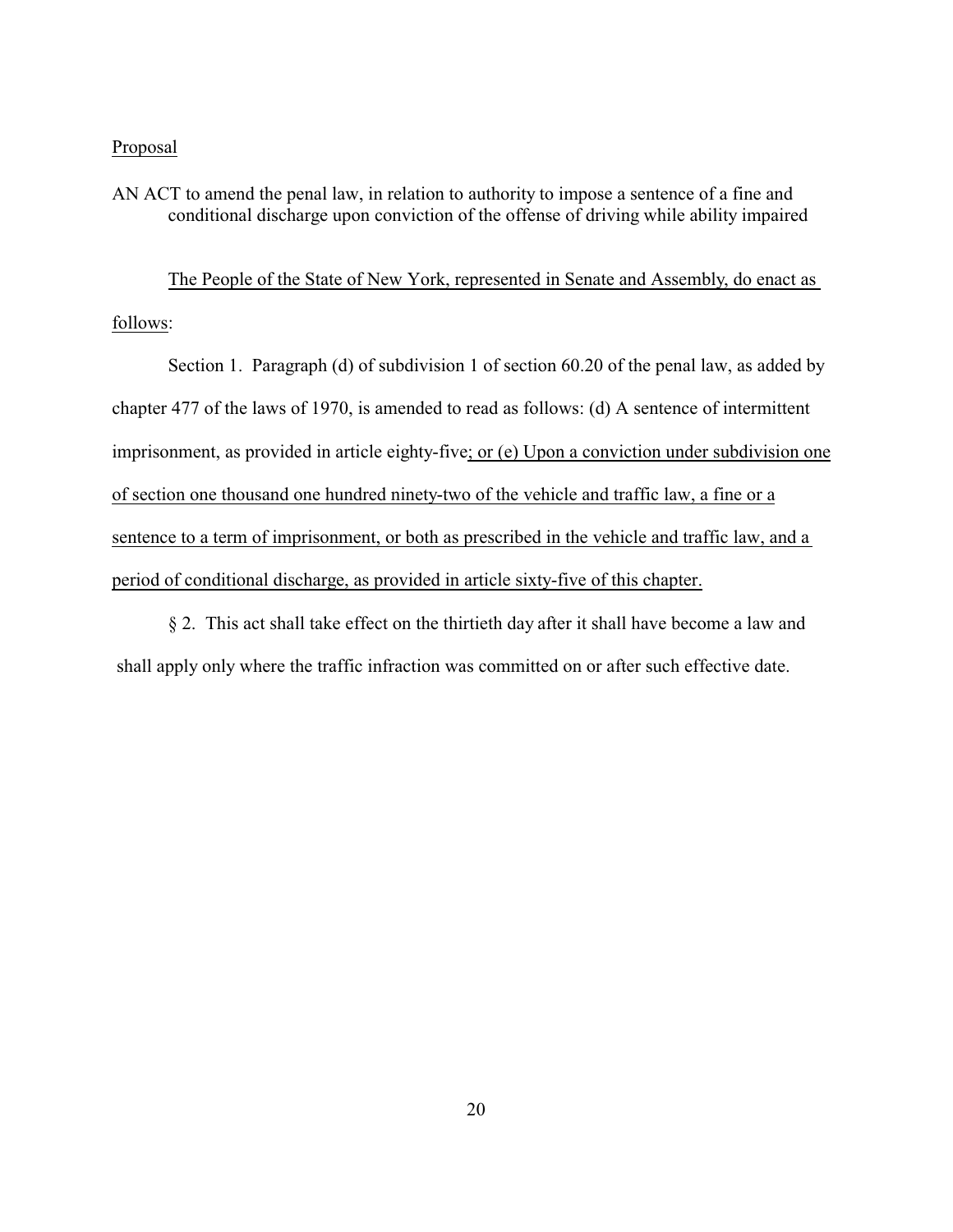## 4. Authorize Judicial Hearing Officers to Accept Certain Guilty Pleas (CPL 350.20 and 380.10)

This measure amends sections 350.20 and 380.10 of the Criminal Procedure Law to authorize a judicial hearing officer to accept a guilty plea when authorized to hold a trial of a B misdemeanor.

Judicial hearing officers are retired judges appointed to perform certain designated judicial functions in civil and criminal courts pursuant to Article 22 of the Judiciary Law for the purpose of freeing judges to conduct more trials. People v. Scalza, 76 N.Y.2d 604, 608 (1990).

Section 350.20 of the Criminal Procedure Law authorizes a local criminal court to assign a judicial hearing officer to conduct a trial of a B misdemeanor upon consent of all parties to the criminal proceeding. When assigned to try the case, the judicial hearing officer has the same powers as a judge of the court in which the proceeding is pending. CPL 350.20(2). With respect to a trial of a B misdemeanor, section 350.20 provides that the judicial hearing officer shall determine all questions of law, act as the exclusive trier of all issues of fact, and render a verdict. CPL 350.20(1).

Experience has shown that after a case has been assigned to a judicial hearing officer under this provision the defendant frequently decides to plead guilty in lieu of proceeding to trial. This presents a problem in that section 350.20 does not expressly authorize a judicial hearing officer to accept a guilty plea; as a result, the matter must be returned to the judge from whom it originated for a final disposition. Return of the case to the originating judge defeats the very purpose of the original assignment, namely, to free the judge to dispose of matters involving more serious offenses.

This proposal would authorize the judicial hearing officer to accept a guilty plea by amending section 350.20 to provide that a judicial hearing officer shall have jurisdiction over the proceeding as defined in sections 1.20(24) and 10.30(1) of the Criminal Procedure Law. Section 10.30(1) provides that local courts have trial jurisdiction of all offenses other than felonies. Section 1.20(24) provides that a criminal court's trial jurisdiction of an offense includes, among other things, the "authority to accept a plea to" the offense. In addition, this measure would amend section 380.10 of the Criminal Procedure Law to provide that the sentencing procedure set forth in that statute applies to all offenses, including those adjudicated by judicial hearing officers.

By authorizing a judicial hearing officer to accept a guilty plea, this measure would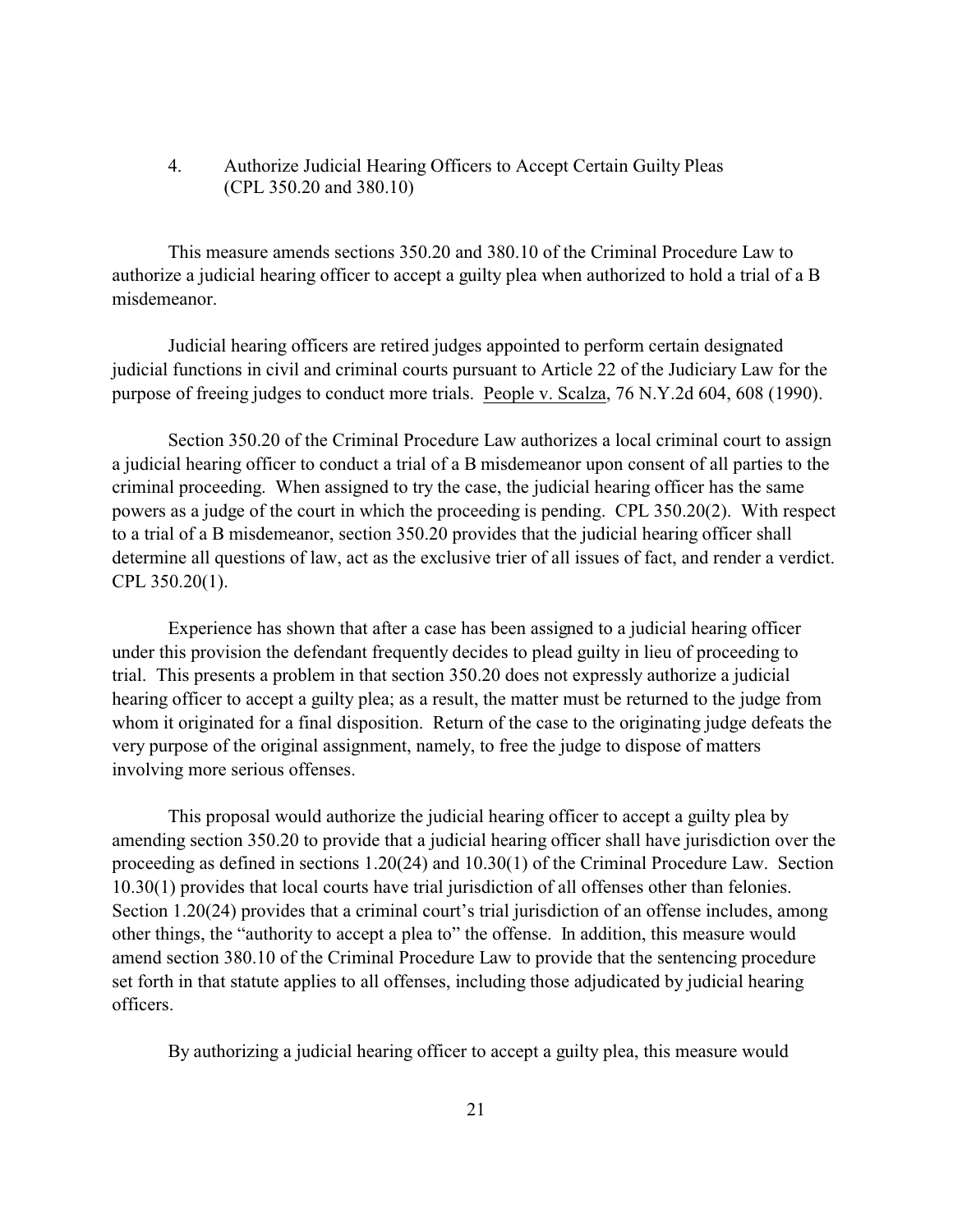enable the judicial hearing officer to fully dispose of the matter assigned to him or her and thereby conserve judicial resources.

#### Proposal

AN ACT to amend the criminal procedure law, in relation to authorizing a judicial hearing officer to accept a guilty plea when assigned to conduct a trial

The People of the State of New York, represented in Senate and Assembly, do enact as follows:

Section 1. Subdivision 2 of section 350.20 of the criminal procedure law, as added by chapter 840 of the laws of 1983, is amended to read as follows:

2. In the discharge of this responsibility, the judicial hearing officer shall have the same powers as a judge of the court in which the proceeding is pending, which includes authority to accept a plea to or in satisfaction of the accusatory instrument. The rules of evidence shall be applicable at a trial conducted by a judicial hearing officer.

§ 2. Subdivision 1 of section 380.10 of the criminal procedure law, as amended by chapter 840 of the laws of 1983, is amended to read as follows:

1. In general. The procedure prescribed by this title applies to sentencing for every offense, whether defined within or outside of the penal law; provided, however, where a judicial hearing officer has conducted the trial pursuant to section 350.20 of this chapter, or accepted a plea to or in satisfaction of an accusatory instrument, all references to a court herein shall be deemed references to such judicial hearing officer.

§ 3. This act shall take effect on the first day of November next succeeding the date on which it shall have become a law and shall apply only to accusatory instruments filed on or after such effective date.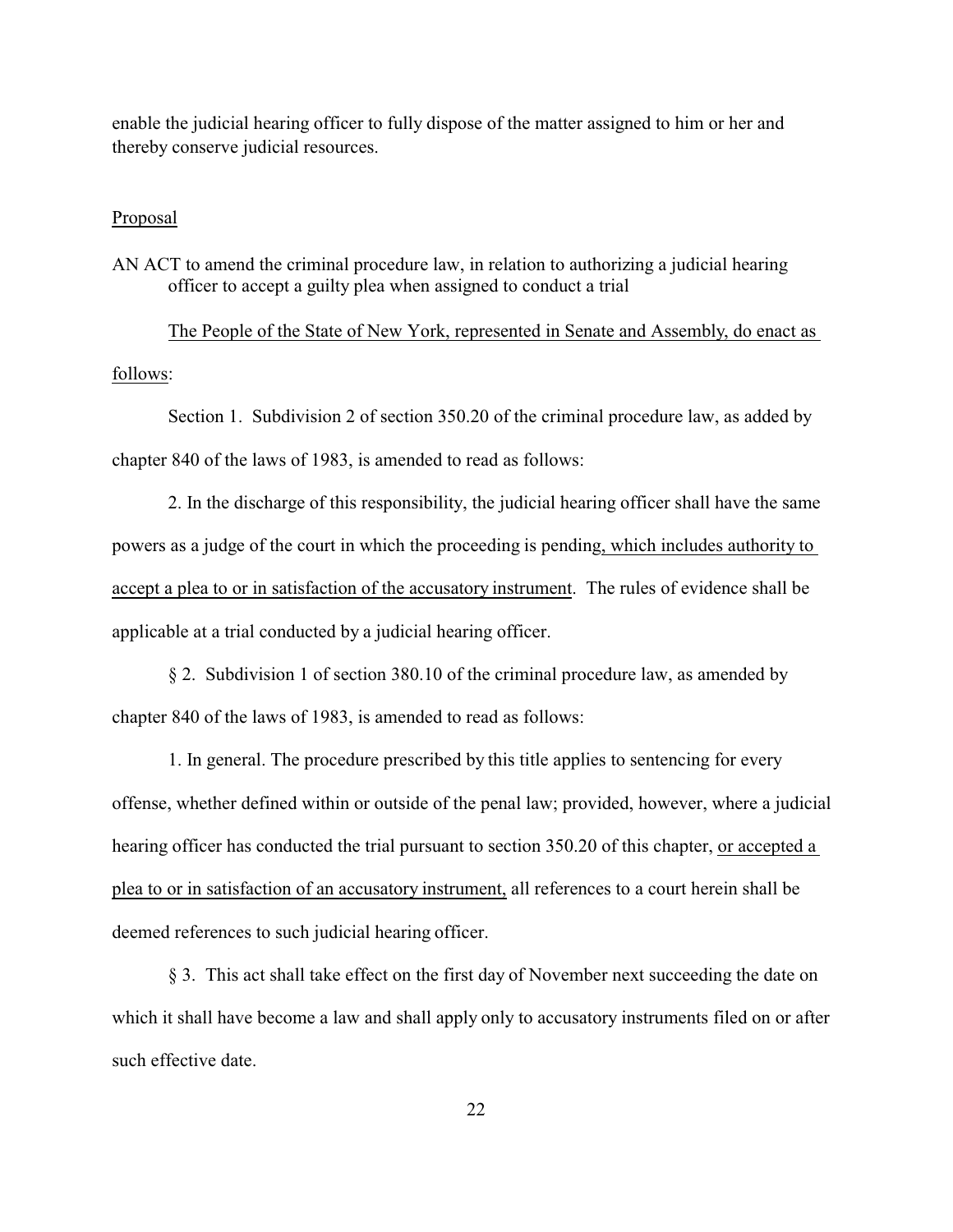5. Expanding Statewide the Current Authority for Single-Judge Trials in B Misdemeanor Cases (CPL 340.40(2))

This measure amends section 340.40 of the Criminal Procedure Law to expand statewide the current authority of a local criminal court to hold a single judge trial where the potential term of imprisonment for the offense is not more than six months.

Section 340.40(2) of the Criminal Procedure Law now provides that a defendant charged by information with a misdemeanor must be accorded a jury trial, except that, in the New York City Criminal Court, a defendant must be accorded a single judge trial where the authorized term of imprisonment for the charged misdemeanor is not more than six months.

This measure would extend the exception now applicable only in the New York City Criminal Court to all local criminal courts. Thus, in local criminal courts located outside of New York City, trials of class B misdemeanors would be nonjury trials only. This measure does not infringe on a defendant's right to a jury trial because, under the Constitution, the right to a jury trial attaches only when the defendant is charged with a crime for which the maximum penalty is more than six months' incarceration. See Baldwin v. New York, 399 U.S. 66 (1970).

This measure would save substantial time and money in a number of ways. By freeing up limited jury resources, this measure would enlarge the misdemeanor trial capacity of the State's local criminal courts. By authorizing single-judge trials for offenses less than six months, this measure would shorten the time from arraignment to trial, reduce costs associated with impaneling juries, and ensure an adequate supply of jurors for the trial of more serious misdemeanors and felony charges. These fiscal and administrative advantages would especially benefit District Courts on Long Island, upstate City Courts and busy suburban Justice Courts.

## Proposal

AN ACT to amend the criminal procedure law, in relation to trial in certain local criminal courts

The People of the State of New York, represented in Senate and Assembly, do enact as

follows:

Section 1. Subdivision 2 of section 340.40 of the criminal procedure law, as amended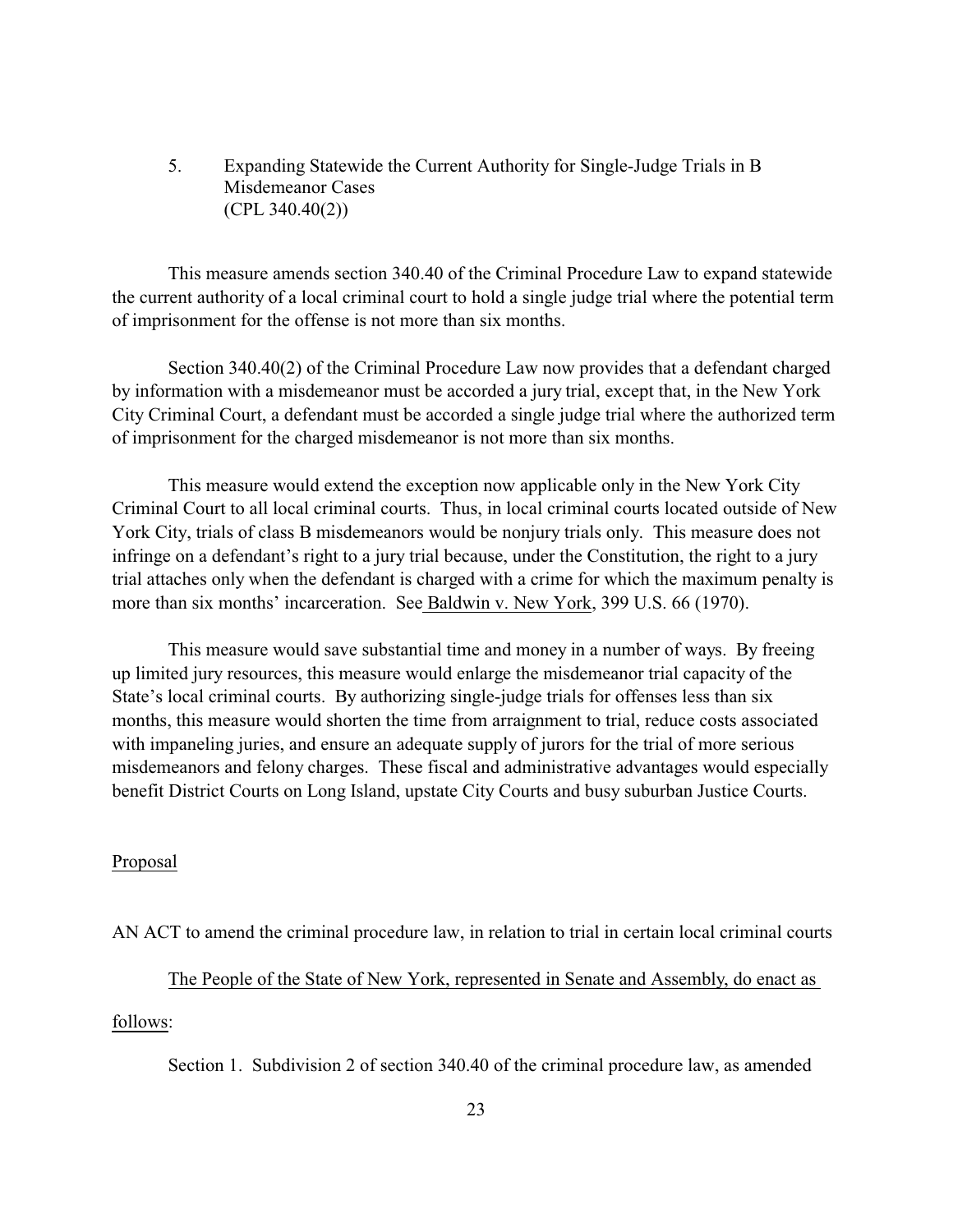by chapter 673 of the laws of 1984, is amended to read as follows:

2. In any local criminal court a defendant who has entered a plea of not guilty to an information which charges a misdemeanor must be accorded a jury trial, conducted pursuant to article three hundred sixty, except that [in the New York city criminal court,] the trial of an information which charges a misdemeanor for which the authorized term of imprisonment is not more than six months must be a single judge trial. The defendant may at any time before trial waive a jury trial in the manner prescribed in subdivision two of section 320.10, and consent to a single judge trial.

§ 2. This act shall take effect on the first day of November next succeeding the date on which it shall have become a law and shall apply only to informations filed on or after such effective date.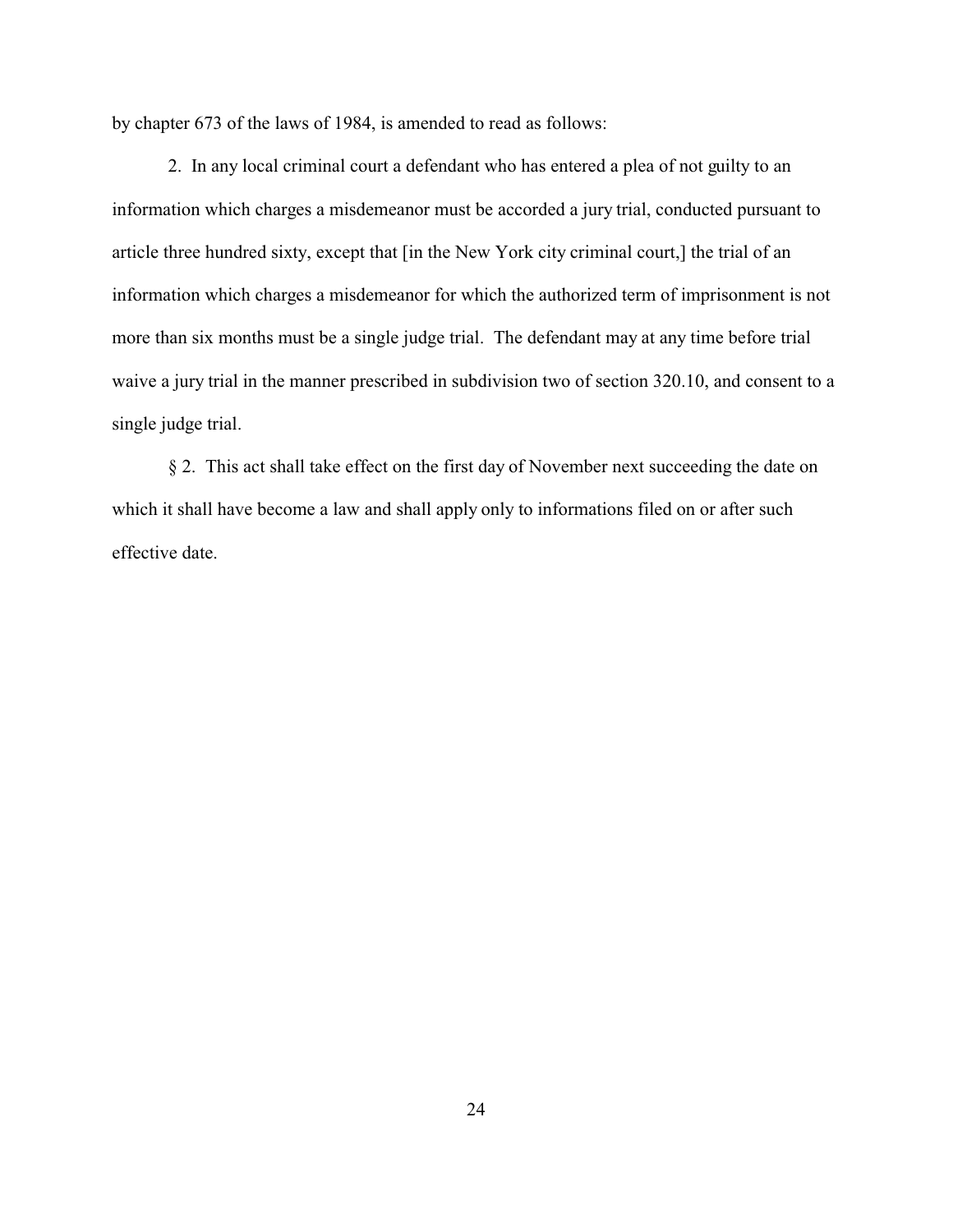## 6. Sealing Court Records of Action Dismissed on Motion of Prosecutor (CPL 160.50)

This measure would amend section 160.50 of the Criminal Procedure Law to authorize the sealing of the court records in a criminal action or proceeding in the event that the charges are dismissed upon motion by the prosecutor.

Currently, section 160.50 of the Criminal Procedure Law authorizes the court to seal the records of a criminal action or proceeding that has terminated in favor of the defendant. The purpose of the sealing rule is to ensure that the person charged with, but not convicted of, a criminal offense is free of the stigma of having been the subject of the charge. The records subject to this provision, which consist of all official records and papers, including judgments and orders of a court, but not including published court decisions or opinions or records and briefs on appeal, relating to the arrest or prosecution, including all duplicates and copies thereof, on file with the Division of Criminal Justice Services, any court, police agency, or prosecutor's office, must be sealed. See CPL 160.50(1). Subdivision three of this provision sets forth the specific circumstances under which an action or proceeding will be considered terminated in favor of the defendant. See CPL 160.50(3). The class of dispositions qualifying for such treatment includes acquittal and various specified dismissals and vacaturs. Id.

Prosecutors have the discretion not to proceed with a criminal action or proceeding. See People v. Thomas, 4 Misc.3d 57, 59 (Sup. Ct., App. Term 2004), aff'd 4 N.Y.3d 143 (2005). Despite the broad class of dispositions covered by section 160.50, however, it does not expressly authorize the sealing of court records when the prosecutor moves to dismiss the entire accusatory instrument or when the prosecutor elects not to prosecute after the accusatory instrument has been filed but prior to the arraignment. There is no reason to exclude the records associated with this class of dispositions from the sealing rule established by section 160.50. This measure would provide express authorization for inclusion.

By authorizing the sealing of court records upon the prosecutor's motion to dismiss or election not to proceed, this measure would extend the protections of section 160.50 to a person whose criminal case is terminated in his or her favor under these circumstances.

#### Proposal

AN ACT to amend the criminal procedure law, in relation to sealing of a court record upon dismissal of a criminal action upon motion of the prosecutor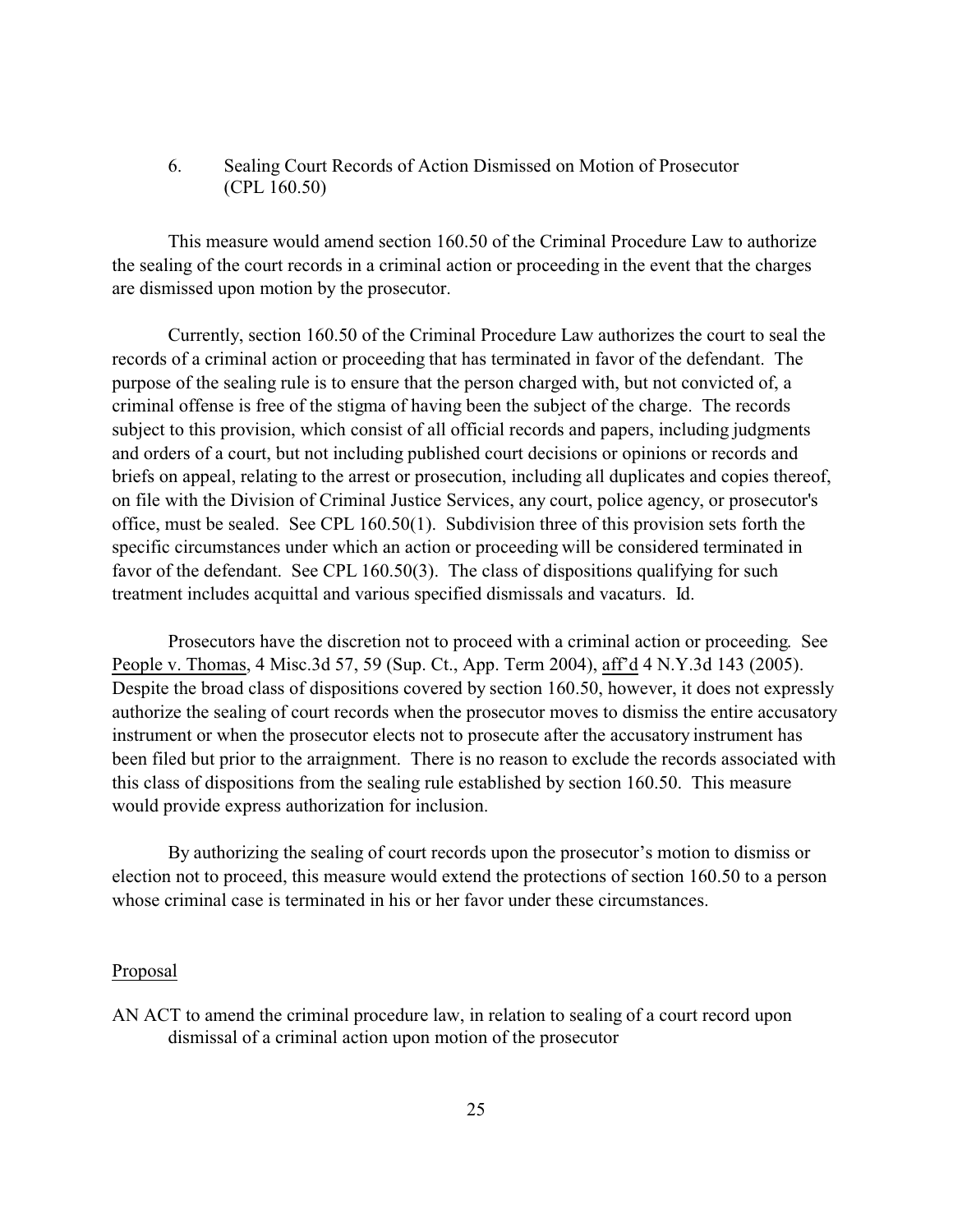The People of the State of New York, represented in Senate and Assembly, do enact as follows:

Section 1. Paragraph (b) of subdivision 3 of section 160.50 of the criminal procedure law, as amended by chapter 518 of the laws of 2004, is amended to read as follows:

(b) an order to dismiss the entire accusatory instrument against such person pursuant to section 170.30, 170.50, 170.55, 170.56, 180.70, 210.20, 210.46 or 210.47 of this chapter or on the motion of the appropriate prosecutor was entered or deemed entered, or an order terminating the prosecution against such person was entered pursuant to section 180.85 of this chapter, and the people have not appealed from such order or the determination of an appeal or appeals by the people from such order has been against the people; or

§ 2. Paragraph (i) of subdivision 3 of section 160.50 of the criminal procedure law is amended to read as follows:

(i) prior to the filing of an accusatory instrument in a local criminal court against such person or after the filing of the accusatory instrument but prior to an arraignment, the prosecutor elects not to prosecute such person. In such event, the prosecutor shall serve a certification of such disposition upon the division of criminal justice services and upon the appropriate police department or law enforcement agency which, upon receipt thereof, shall comply with the provisions of paragraphs (a), (b), (c) and (d) of subdivision one of this section in the same manner as is required thereunder with respect to an order of a court entered pursuant to said subdivision one.

§ 3. This act shall take effect immediately.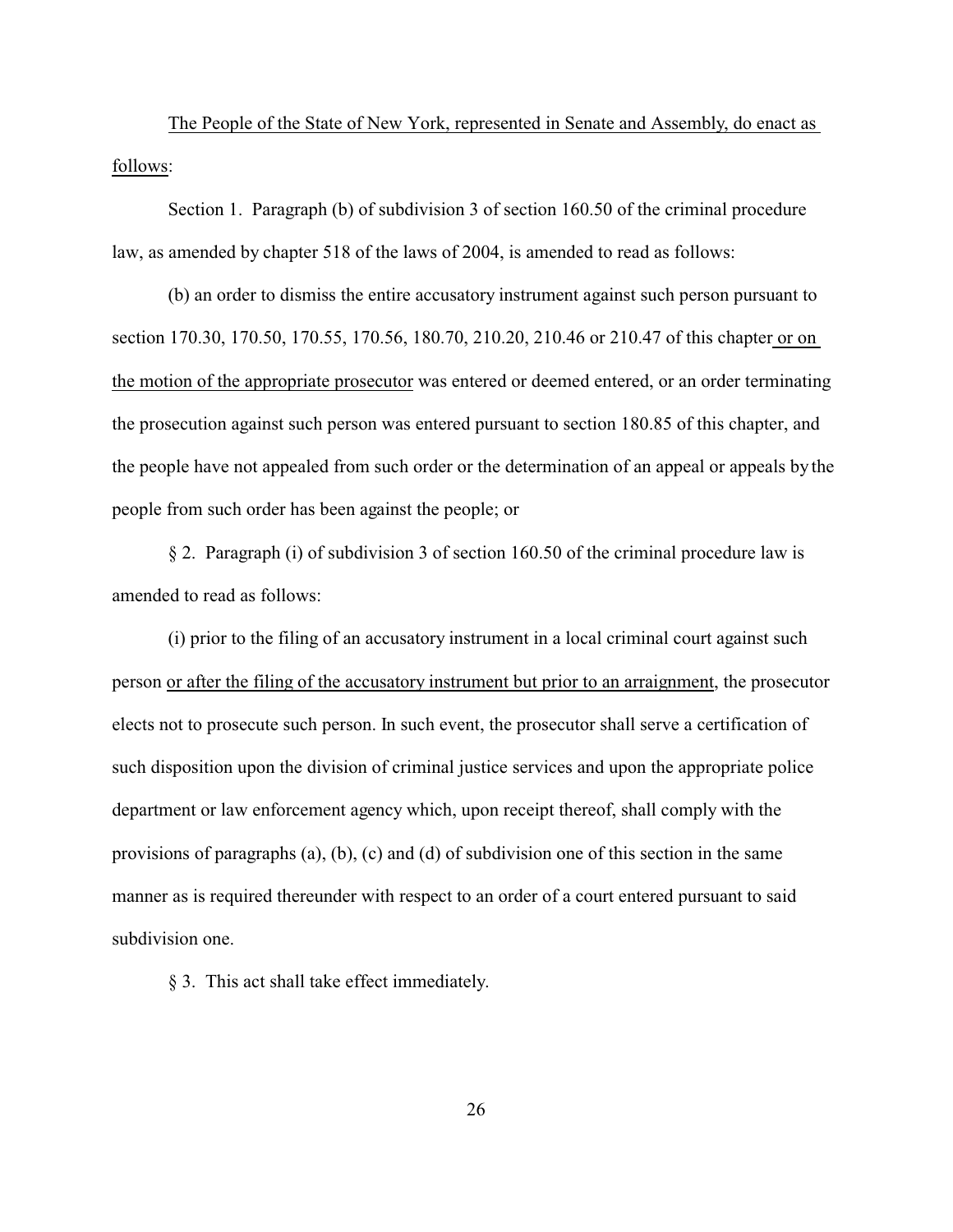7. Dangerous Dog Proceedings: Providing Courts with Discretion to Direct Seizure of a Dog after an Evidentiary Hearing. (Agriculture and Markets Law § 123(2))

Pursuant to the Agriculture and Markets Law ("AML"), a "dangerous dog" proceeding is commenced by the filing of an *ex parte* sworn statement describing an attack or threatened attack by a dog. AML § 123(2) requires the judge reviewing the statement to make an immediate determination whether there is probable cause to believe the dog is dangerous. If so, the court "shall issue an order to any dog control officer, peace officer . . . or police officer directing such officer to immediately seize such dog and hold the same pending judicial determination." Whether or not the judge finds probable cause for seizure, he or she is required to hold a hearing on the complaint within five days.

Under the statute, where the court finds probable cause that a dog is dangerous the court is required to direct seizure of the dog prior to holding an evidentiary hearing or giving the respondent an opportunity to be heard. While seizure may be appropriate in many cases, mandatory seizure is not always practical or feasible. In addition, the statute is silent concerning whether the court may direct seizure of the dog following a hearing. Thus, where a judge does not find probable cause that a dog is dangerous until the conclusion of the evidentiary hearing, the statute does not at that point authorize seizure of the dog. While the court must make an immediate snapshot determination regarding seizure based upon unproven allegations at the outset of the proceeding, it has no ability to issue a seizure order after making a final determination that the dog is dangerous based on the evidence presented at the hearing. This loophole poses both public safety and enforcement concerns: where the dog has not been seized and the respondent does not comply with court-ordered conditions, such as subjecting the dog to spaying or neutering, professional evaluation or secure confinement, it would appear that the court would have to hold the dog's owner in contempt to ensure compliance.

In view of the foregoing concerns, AML § 123(2) should be amended to give the court discretion whether to direct seizure of a dog at the outset of the proceeding, and to authorize the court to direct seizure of a dangerous dog following a hearing on the merits.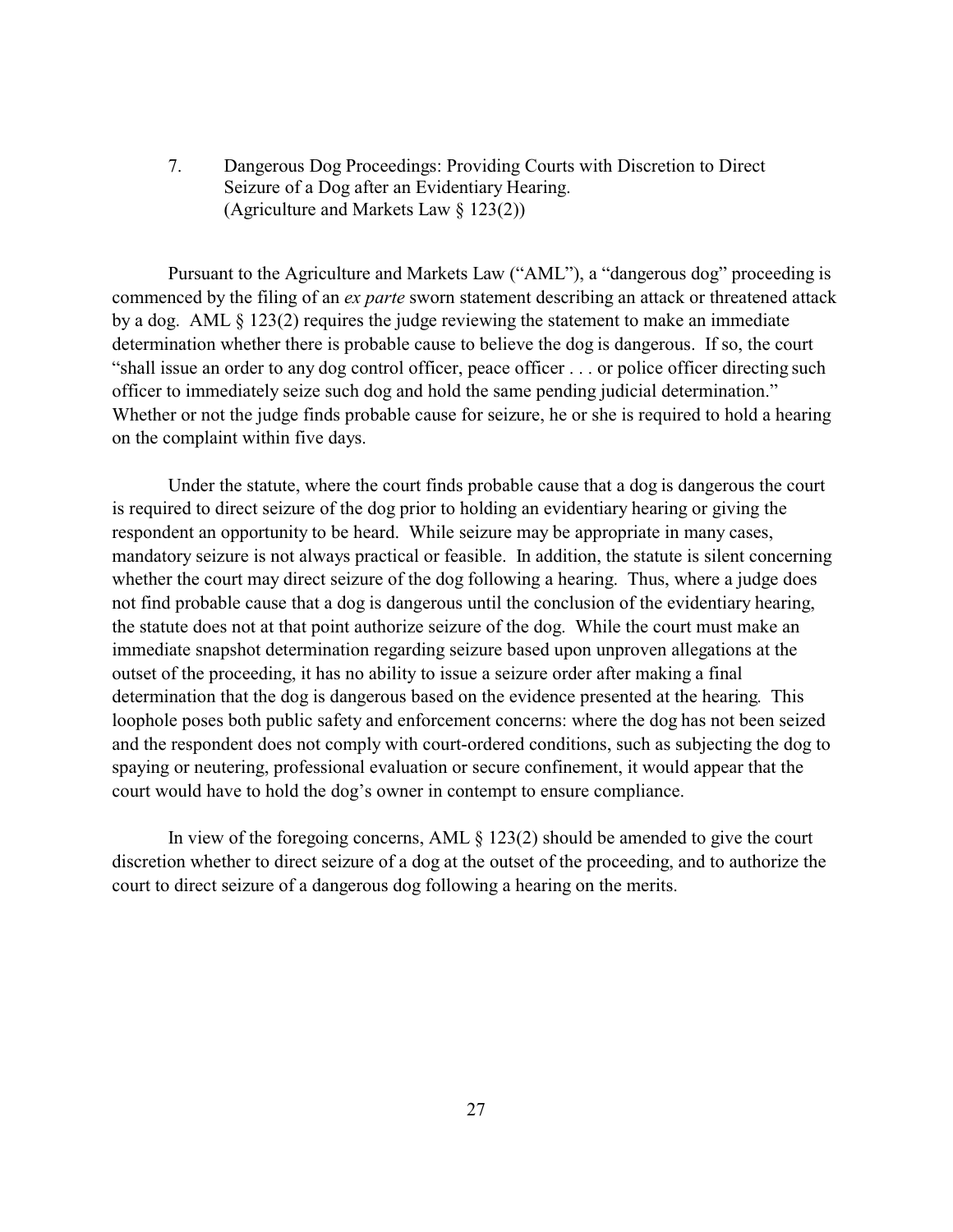#### Proposal

AN ACT to amend the agriculture and markets law, in relation to dangerous dog proceedings.

The People of the State of New York, represented in Senate and Assembly, do enact as follows:

Section 1. The first unlettered paragraph of subdivision 2 of section 123 of the agriculture and markets law, as amended by chapter 59 of the laws of 2010, is amended to read as follows:

Any person who witnesses an attack or threatened attack, or in the case of a minor, an adult acting on behalf of such minor, may, and any dog control officer or police officer as provided in subdivision one of this section shall, make a complaint under oath or affirmation to any municipal judge or justice of such attack or threatened attack. Thereupon, the judge or justice shall immediately determine if there is probable cause to believe the dog is a dangerous dog and, if so [shall] may issue an order to any dog control officer, peace officer, acting pursuant to his or her special duties, or police officer directing such officer to immediately seize such dog and hold the same pending judicial determination as provided in this section. Whether or not the judge or justice finds there is probable cause for such seizure, he or she shall, within five days and upon written notice of not less than two days to the owner of the dog, hold a hearing on the complaint. The petitioner shall have the burden at such hearing to prove the dog is a "dangerous dog" by clear and convincing evidence. If satisfied that the dog is a dangerous dog, the judge or justice may issue an order to any dog control officer, peace officer, acting pursuant to his or her special duties, or police officer directing such officer to immediately seize such dog and hold the same pending adequate proof satisfactory to the court of compliance with any other order of the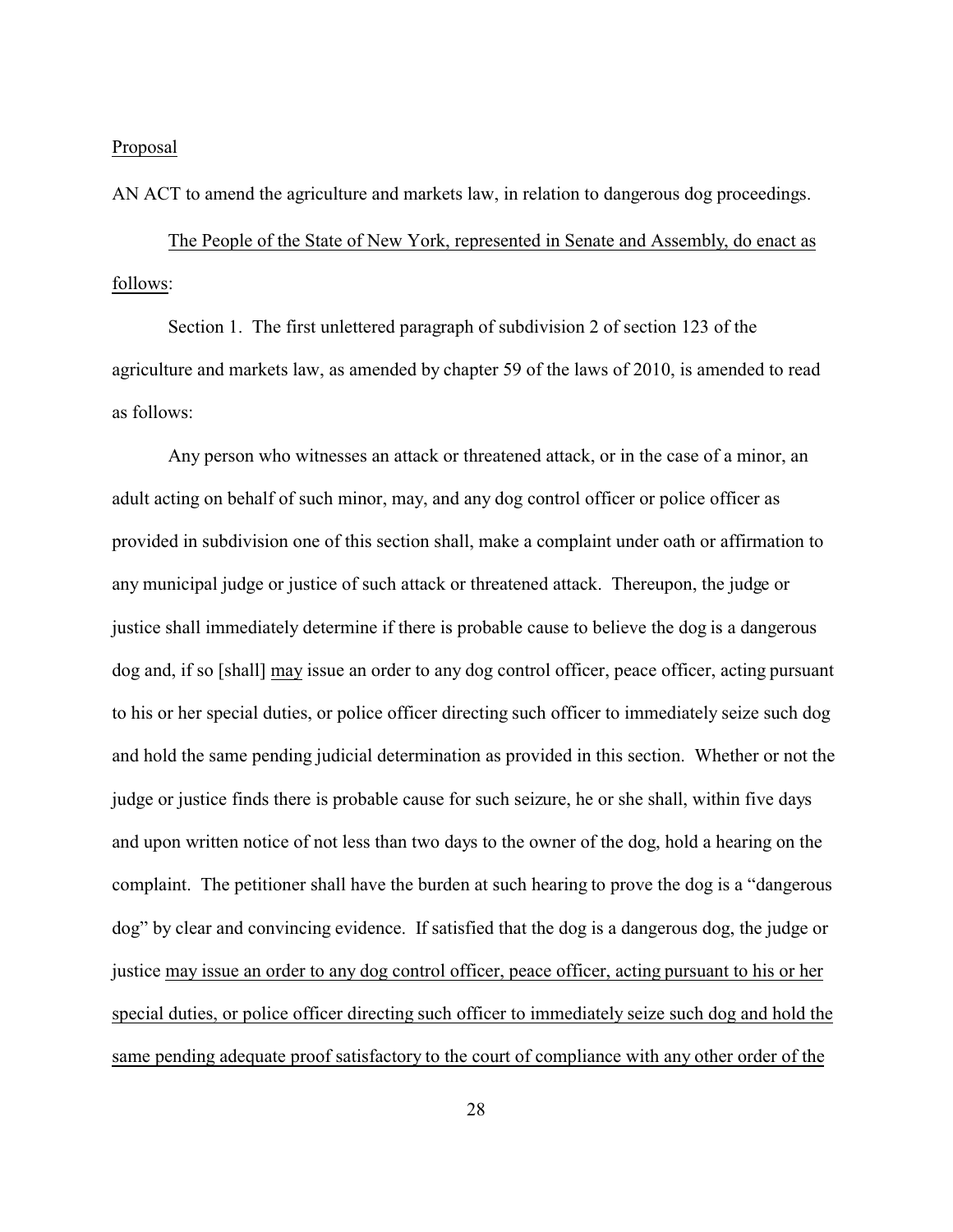court pursuant to this subdivision or subdivision three of this section, and further shall [then] order neutering or spaying of the dog, microchipping of the dog and one or more of the following as deemed appropriate under the circumstances and as deemed necessary for the protection of the public:

§ 2. This act shall take effect on the ninetieth day after it shall have become a law.